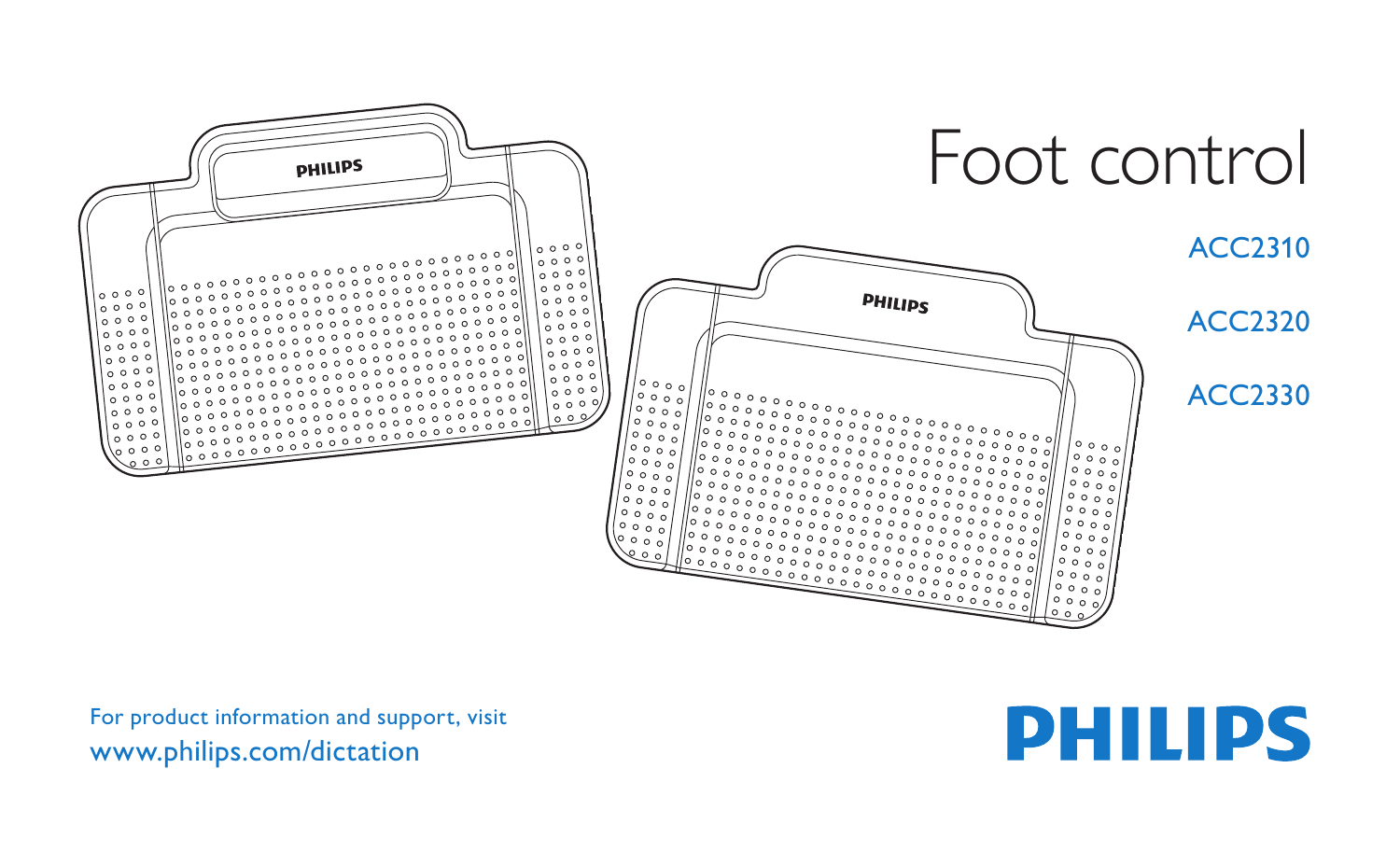| FN  | User manual             |    |
|-----|-------------------------|----|
| DF. | Benutzerhandbuch        | 11 |
| FR. | Manuel de l'utilisateur | 19 |
| FS  | Manual del usuario      | 27 |
| IΤ  | Manuale di istruzioni   | 35 |
| nl  | Gebruikershandleiding   |    |

the control of the control of the control of the control of the control of the control of the control of the control of the control of the control of the control of the control of the control of the control of the control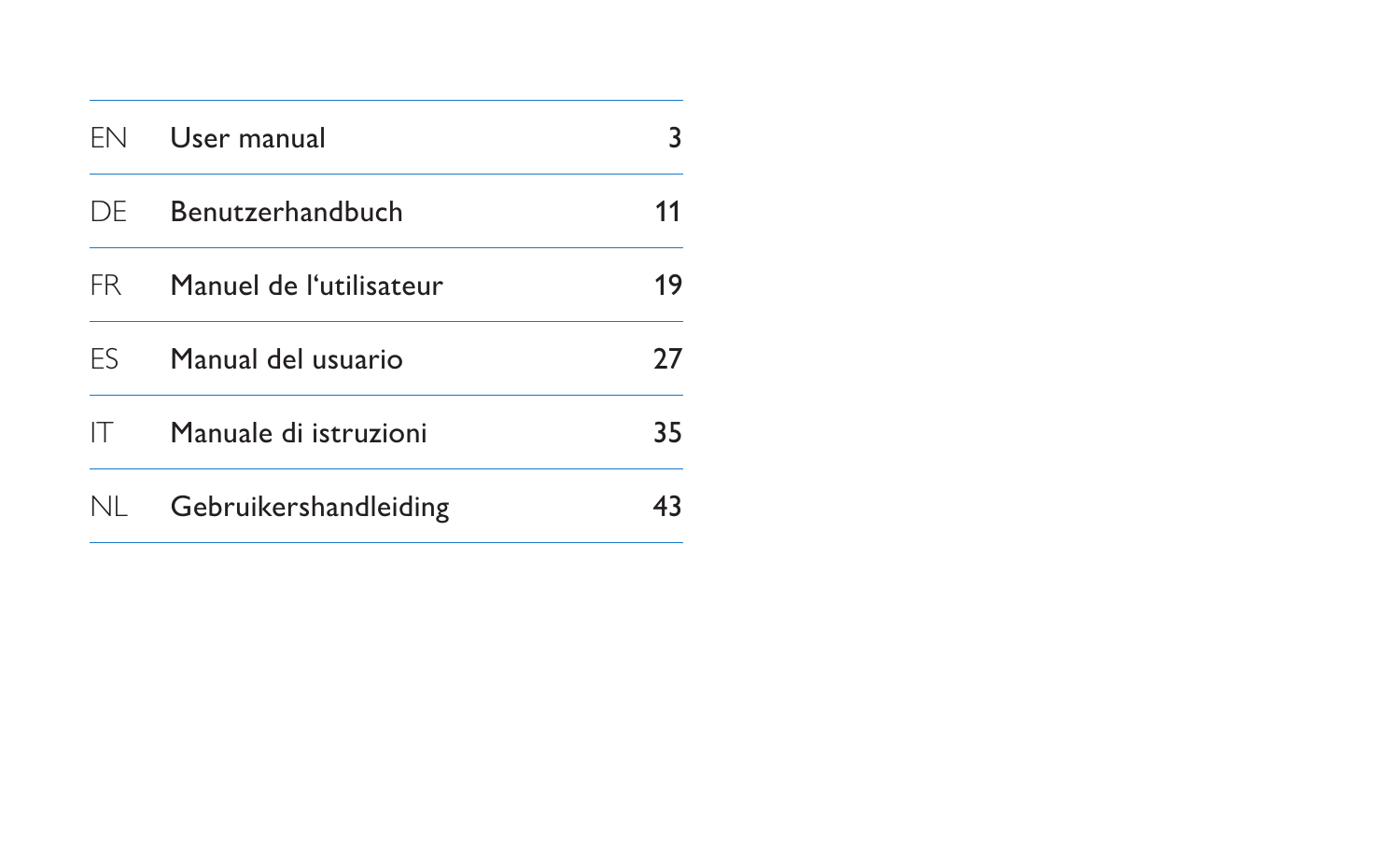# 1 Welcome

Congratulations on your purchase and welcome to Philips! Visit our website for comprehensive support such as user manuals, software downloads, warranty information and much more: www.philips.com/dictation.

#### **1.1 Overview**

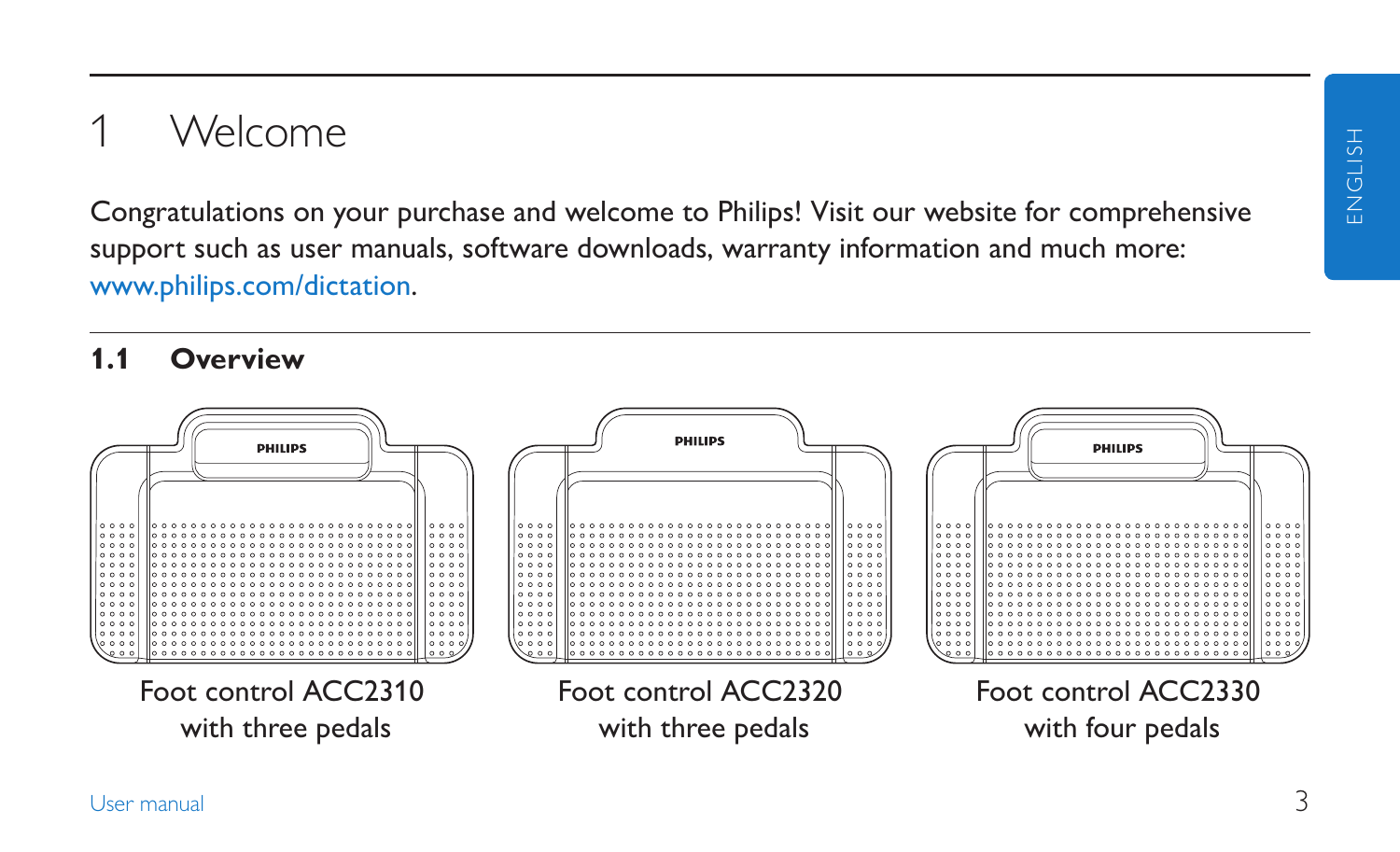# **Important**

### **2.1 Safety**

- To avoid short circuit, do not expose the product to rain or water.
- Do not expose the device to excessive heat caused by heating equipment or direct sunlight.
- Protect the cables from being pinched, particularly at plugs and the point where they exit from the device.
- Back up your files. The manufacturer is not responsible for any loss of data.

### **2.2 Disposal of your old product**

- Your product is designed and manufactured with high quality materials and components, that can be recycled and re-used.
- When this crossed-out wheeled bin symbol is attached to a product, it indicates that the product is covered by the European Directive 2012/19/EU.
- Please become informed about the local separate collection system for electrical and electronic products.
- Please act according to your local rules and do not dispose of old products with your normal household waste. The correct disposal of old products will help prevent potential negative consequences for the environment and human health.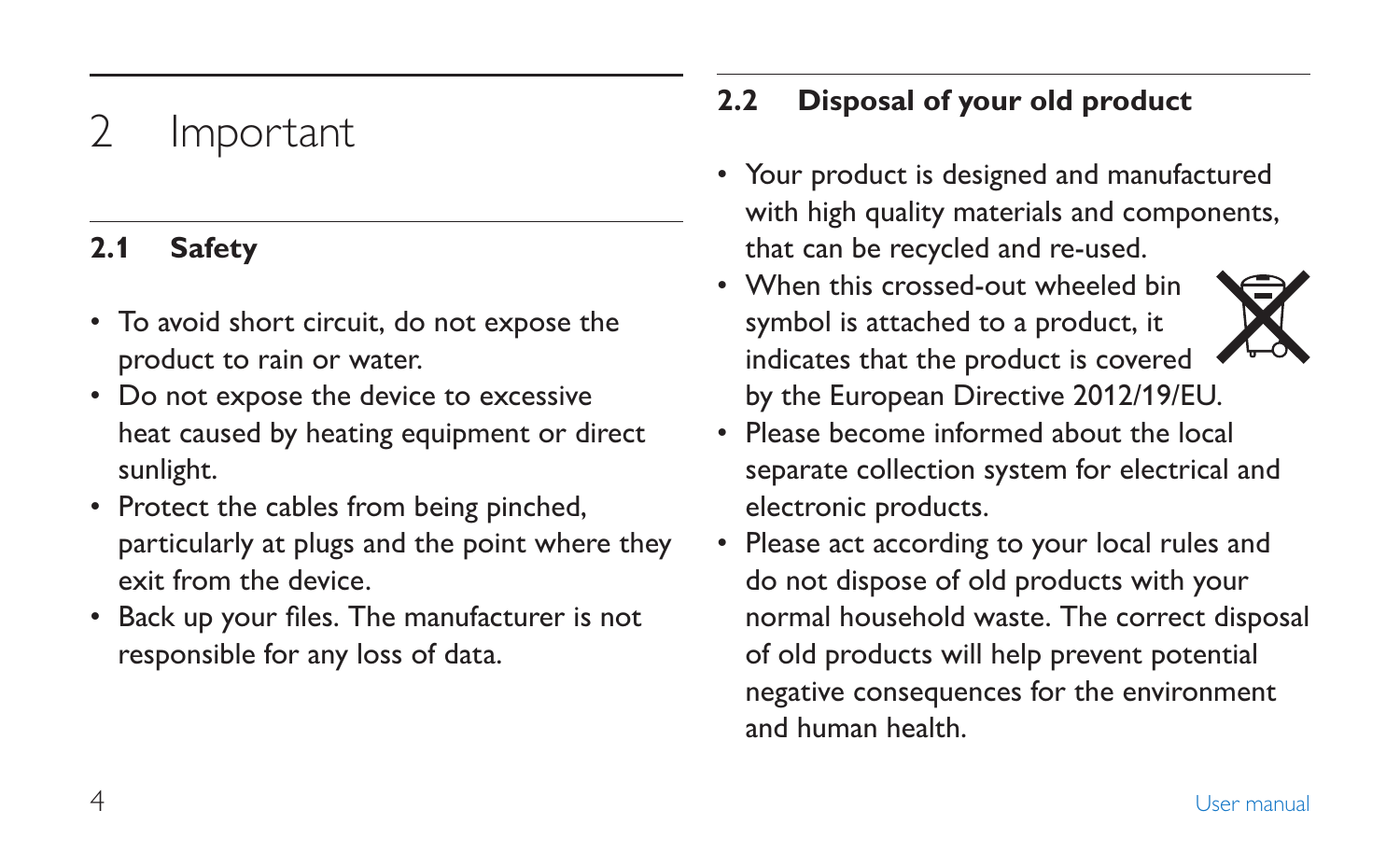**2.3 Technical support and warranty** This product was designed and manufactured to the highest quality standards. If your product is not working correctly or is defective, contact your supplying dealer who will provide you with the necessary information on how to proceed.

If you have questions that your dealer cannot answer or any other related question, visit www.philips.com/dictation to contact us. No components are user-serviceable. Do not open or remove covers and do not insert objects not suitable for the specific connectors. Repairs may be made only by authorized service centers and official repair facilities. Failure to do so will void any warranty, stated or implied. Any operation expressly prohibited in this manual, any adjustments, or assembly procedures not

recommended or authorized in this manual will void the warranty.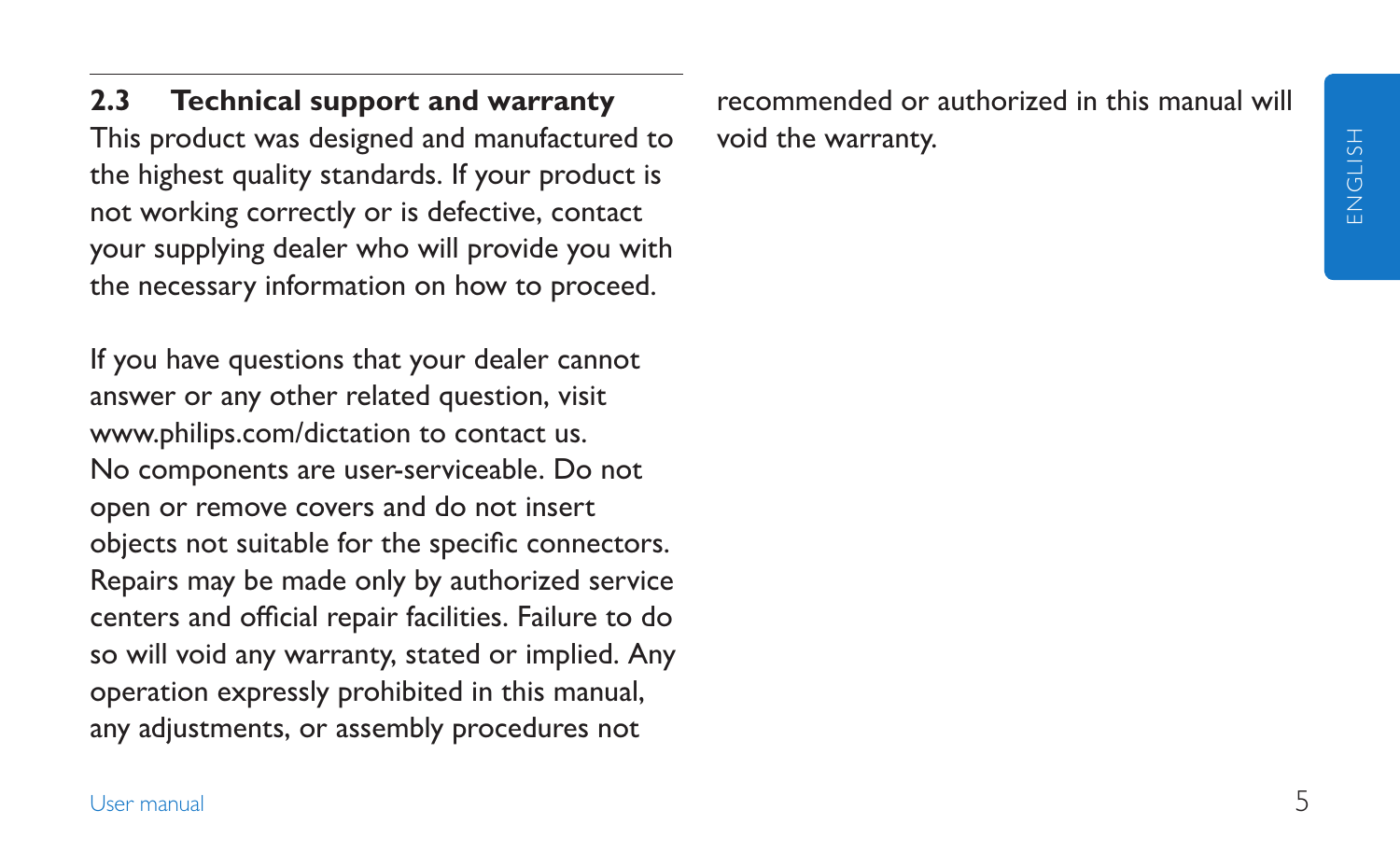# 3 Installation

*Philips SpeechControl* software is required for the foot control to function properly.

- Connect the foot control to a free USB port on the PC.
- 2 Download *Philips SpeechControl* software from the website www.dictation.philips.com/ support onto your computer.
- 3 On a *Windows computer*, extract the downloaded file.
- 4 Double-click the .exe file (Windows) or the .dmg file (macOS) and follow the on-screen instructions of the set-up program to install the software.

## D **Note**

Administrator rights are required to install the software. For more help, contact your administrator.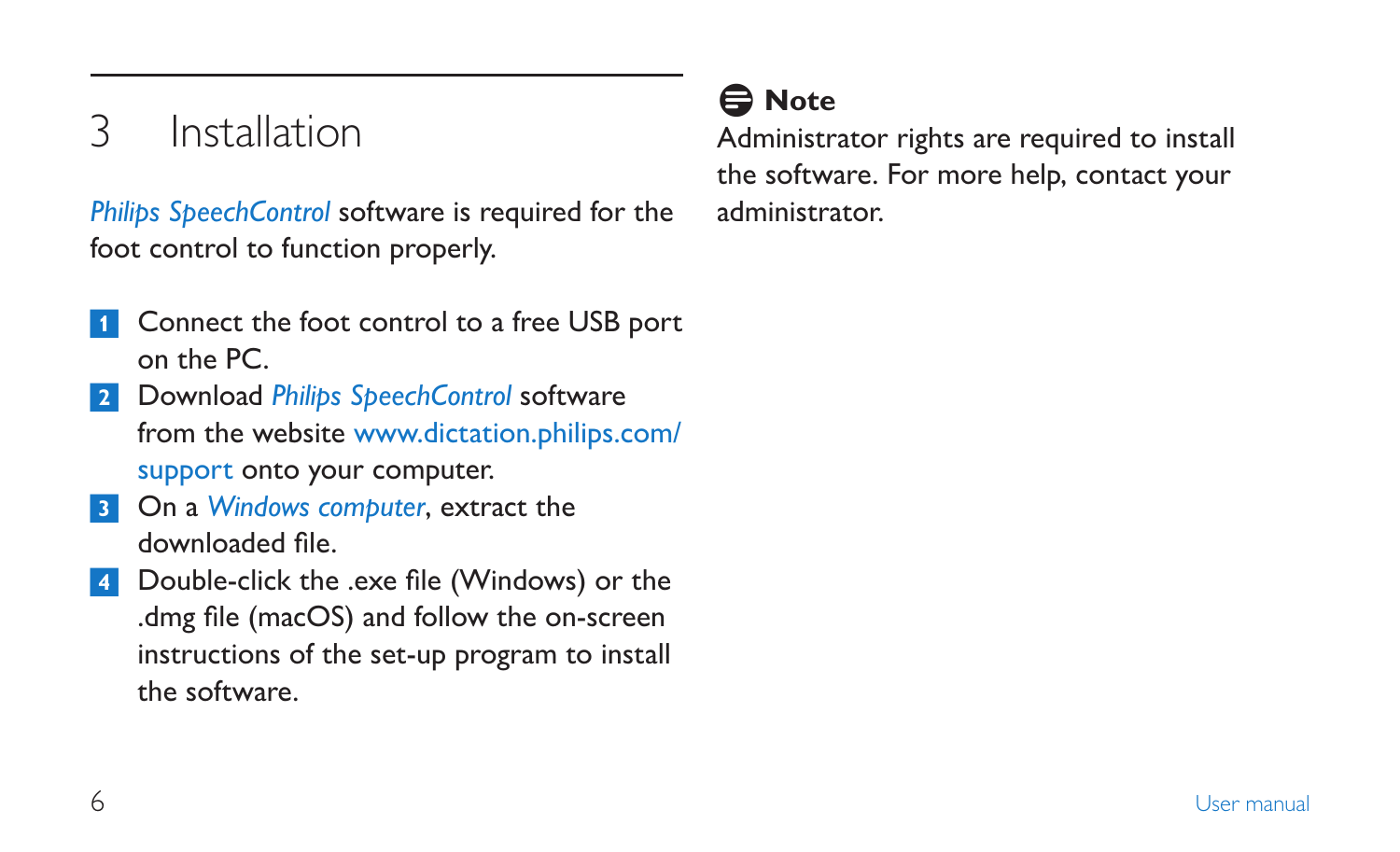## 4 Use the foot control

### **4.1 Foot control ACC2310 / ACC2320**

The foot control has three pedals: fast rewind 1 , fast forward 2 and playback 3.



- Press and hold the pedal for fast rewind. When rewinding reaches the desired position, release the pedal.
- **2** Press and hold the pedal to fast forward. When forwarding reaches the desired position, release the pedal.
- <sup>3</sup> The pedal starts playback. The behavior for starting and stopping playback depends on the setting of the playback switch on the underside of the foot control:
	- N (Neutral) position: Press and hold the right pedal for playback. When the pedal is released, playback is stopped.
	- T (Toggle) position: Press and release the right pedal to start continuous playback. Press the right pedal again to stop playback.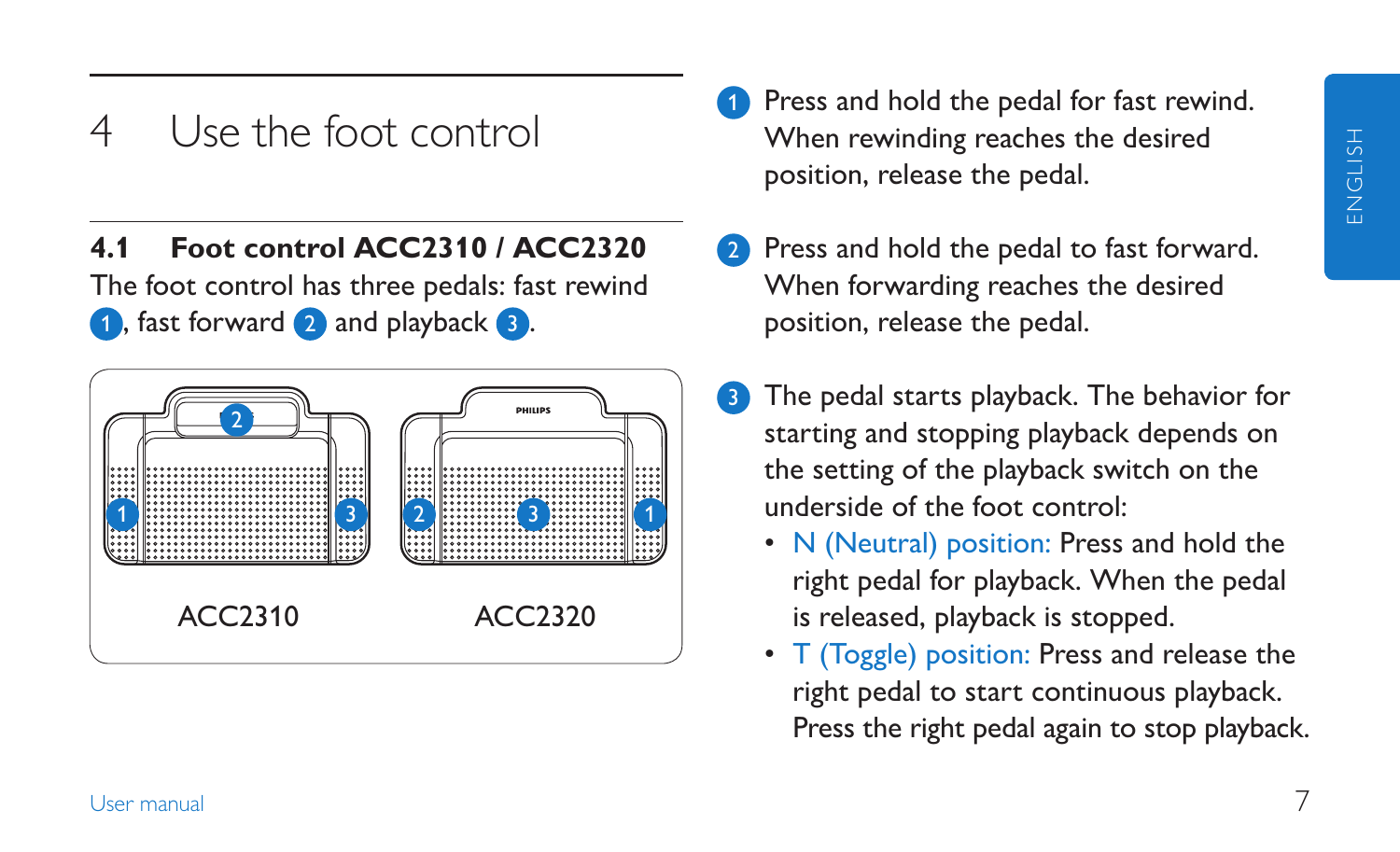

### **4.2 Foot control ACC2330** The foot control has four pedals: a left  $\Box$ , a

middle  $2$ , a right  $3$  and a top  $4$  pedal.



- **1** Press and hold the left pedal to fast forward. When forwarding reaches the desired position, release the pedal.
- 2 Press and release the middle pedal to start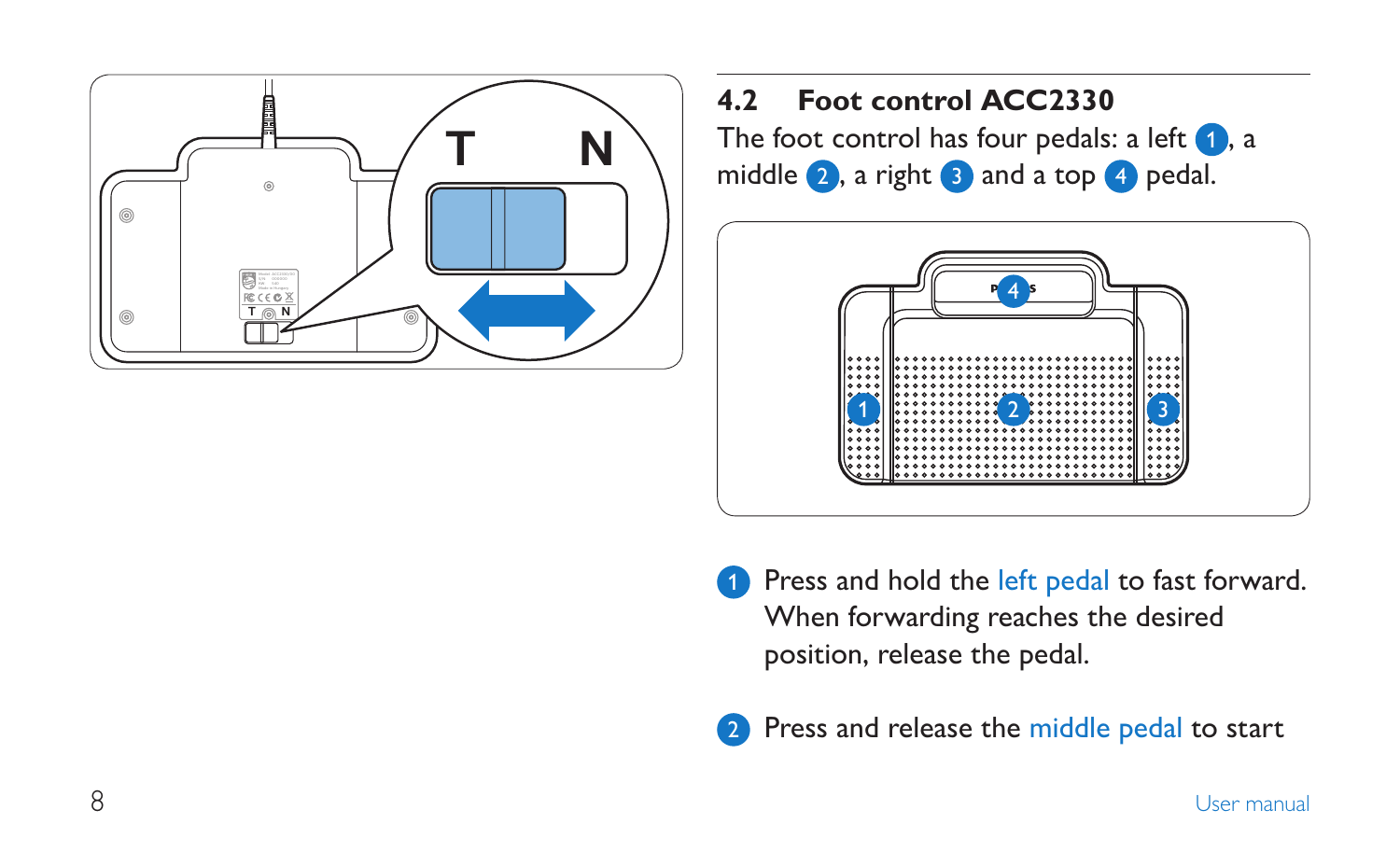continuous playback. Press the middle pedal again to stop playback.

- **3** Press and hold the right pedal for fast rewind. When rewinding reaches the desired position, release the pedal.
- Press and release the top pedal to finish a dictation.

### **e** Tip

If the middle pedal has been disabled with Philips SpeechControl software (see next chapter), it can be secured with the switch on the underside of the foot control.

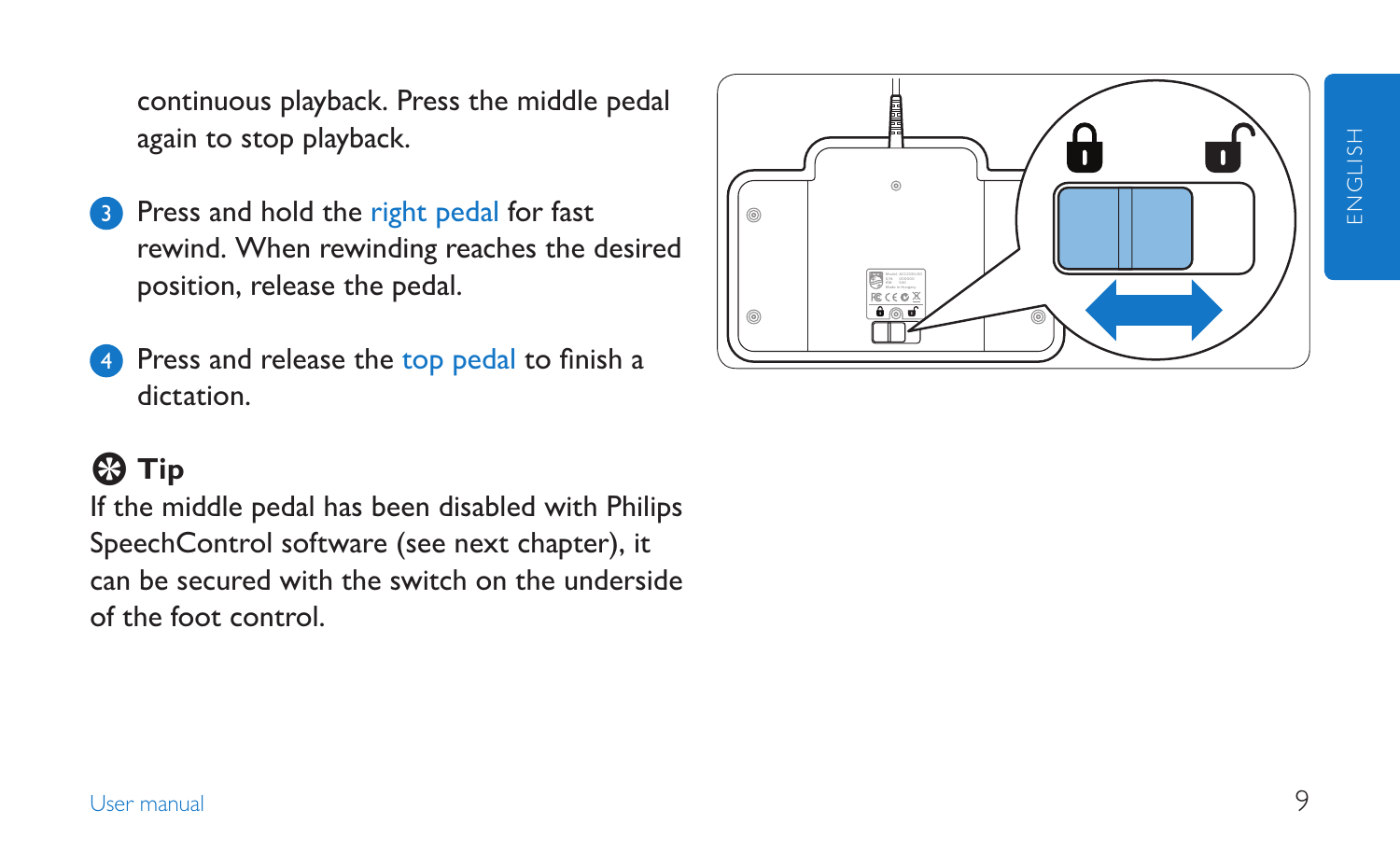5 Advanced configuration

Use the *Philips SpeechControl software* to change the pedal functions of the foot control.

- **1** Connect the foot control to a free USB port on the PC.
- 2 Start *Philips SpeechControl software*.
- **3** Change the function of the pedals according to your preferences.
- Click the Upload button  $(2)$  to save the new settings.

## D **Note**

The foot control can be reset to its factory default configuration by clicking the Defaults button 3. Click the Upload button 2 to save

### the default settings.

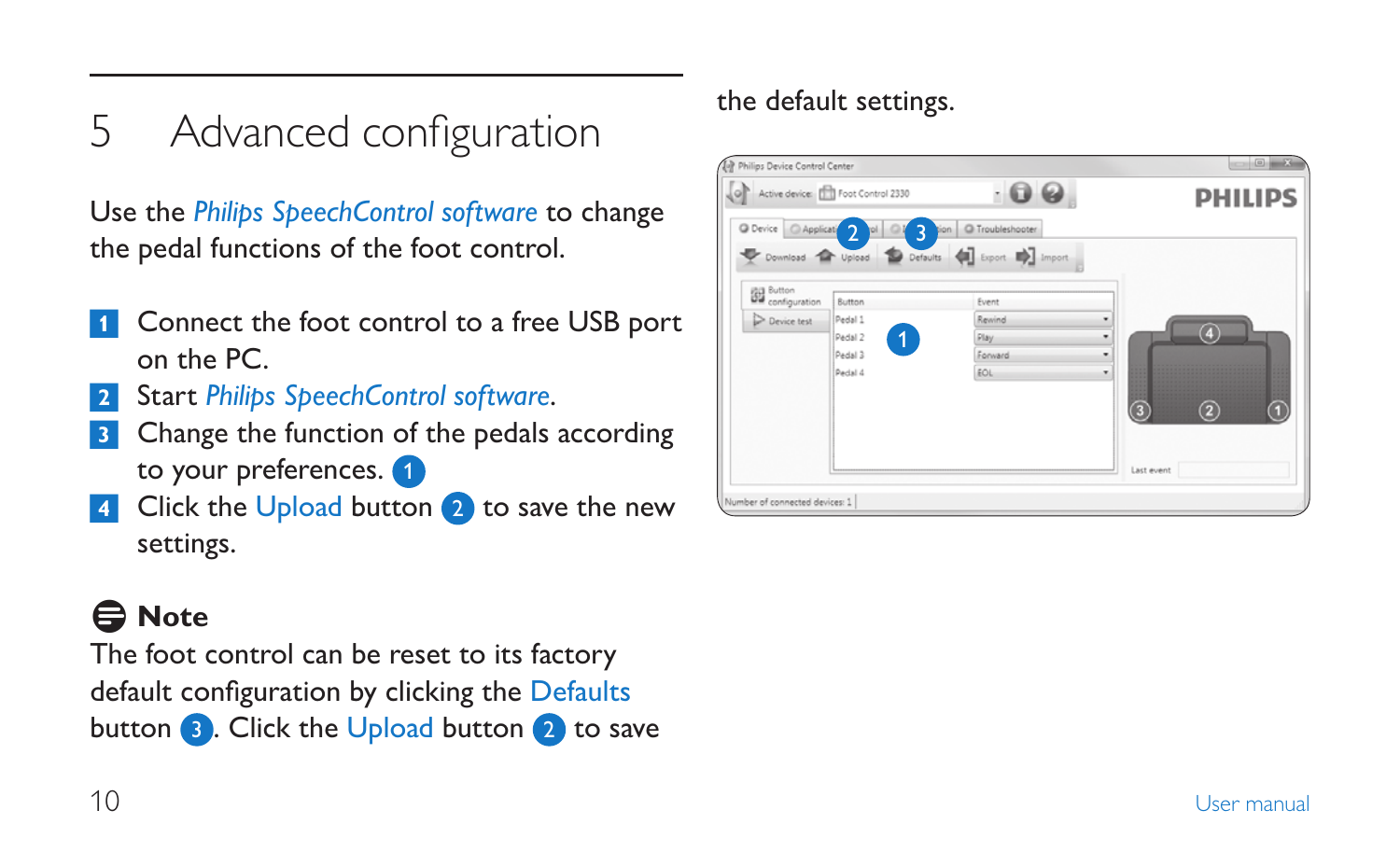# 1 Willkommen

Herzlichen Glückwunsch zu Ihrem Kauf und willkommen bei Philips! Besuchen Sie unsere Webseite für zusätzliche Informationen wie Benutzerhandbücher, Software-Downloads, Garantieinformationen und vieles mehr: www.philips.com/dictation.

**1.1 Übersicht**

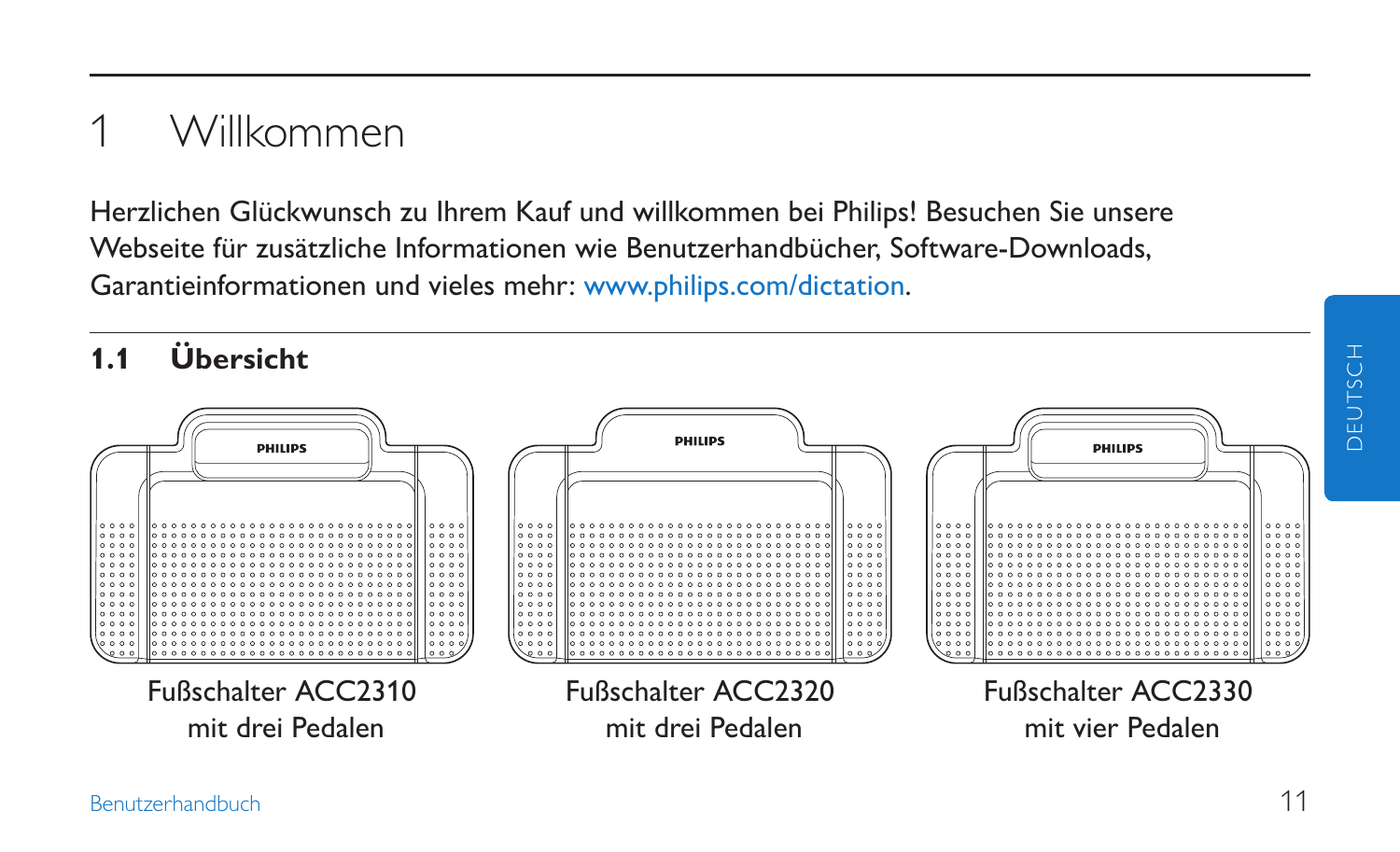# Wichtig

### **2.1 Sicherheit**

- Um Kurzschlüsse zu vermeiden, darf das Gerät nicht Regen oder Wasser ausgesetzt werden.
- Setzen Sie das Gerät keinen hohen Temperaturen durch Wärmequellen oder direkter Sonneneinstrahlung aus.
- Schützen Sie Kabel vor unbeabsichtigen Beschädigungen durch Knicken oder Quetschen, besonders im Bereich von Steckers und der Austrittsstelle des Kabels aus dem Gehäuse.
- Bitte erstellen Sie Sicherungskopien Ihrer Dateien. Der Hersteller haftet nicht für den Verlust von Dateien.

### **2.2 Entsorgung Ihres Altgeräts**

- Ihr Gerät wurde unter Verwendung hochwertiger Materialien und Komponenten entwickelt und hergestellt, die recycelt und wieder verwendet werden können.
- Befindet sich dieses Symbol (durchgestrichene Abfalltonne auf Rädern) auf dem Gerät, bedeutet dies, dass für dieses Gerät die Europäischen Richtlinie 2012/19/EU gilt.



- Informieren Sie sich über die geltenden Bestimmungen zur getrennten Sammlung von Elektround Elektronik-Altgeräten in Ihrem Land.
- Richten Sie sich bitte nach den geltenden Bestimmungen in Ihrem Land, und entsorgen Sie Altgeräte nicht über Ihren Haushaltsabfall. Durch die korrekte Entsorgung Ihrer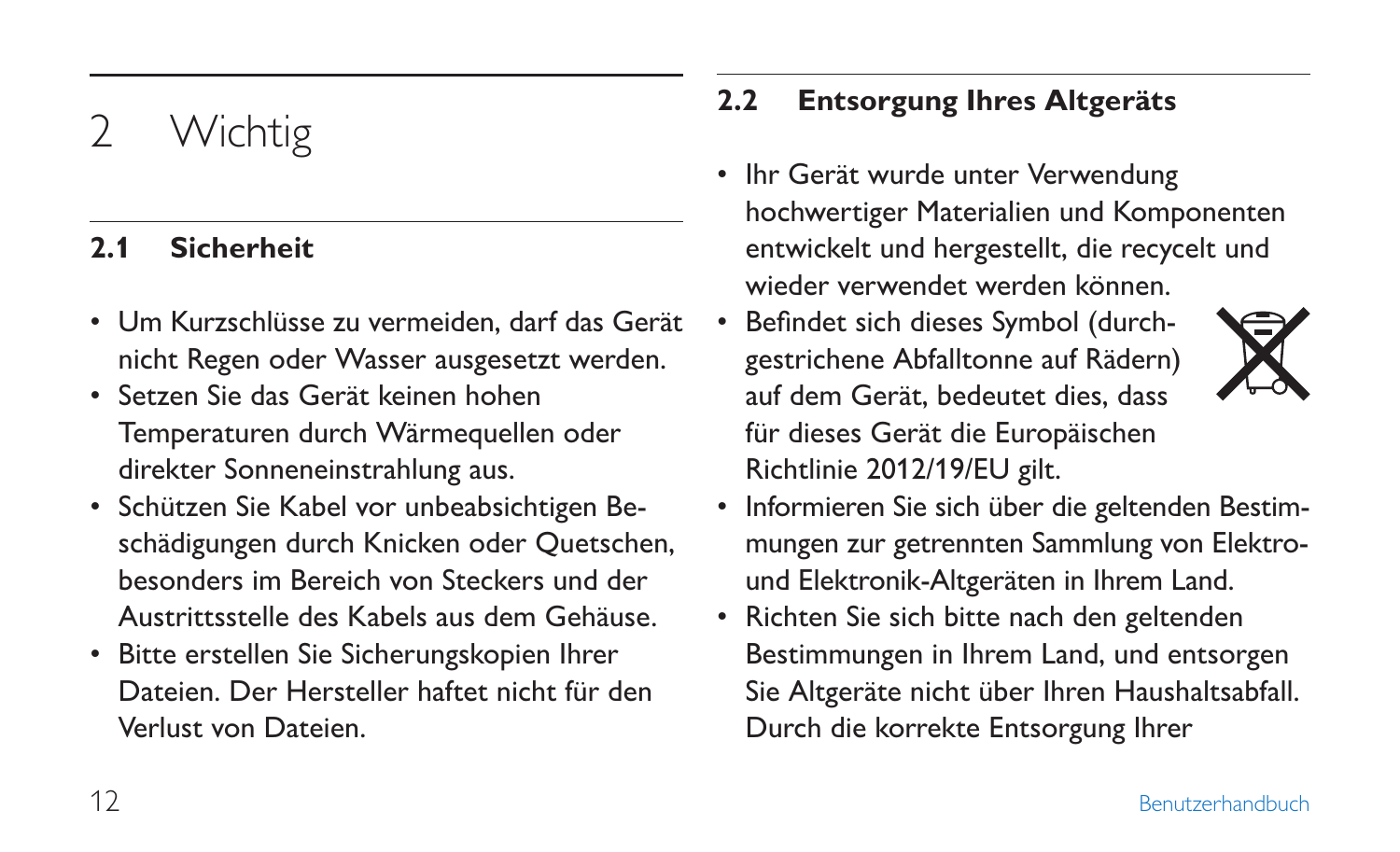Altgeräte werden Umwelt und Menschen vor möglichen negativen Folgen geschützt.

#### **2.3 Technische Unterstützung und Garantie**

Unsere Geräte entsprechen dem neuesten Stand der Technik und werden nach strengsten Qualitätsnormen gefertigt. Sollte Ihr Produkt dennoch einen Mangel aufweisen oder defekt sein, kontaktieren Sie bitte Ihren Händler, um Informationen zur weiteren Vorgangsweise zu erhalten.

Wenn Sie Fragen haben, die Ihr Händler nicht beantworten kann, besuchen Sie unsere Website www.philips.com/dictation, um uns zu kontaktieren.

Das Gerät enthält keine Teile, die vom Benutzer repariert werden können. Gehäuseabdeckungen dürfen nicht geöffnet oder entfernt werden. Reparaturen dürfen nur vom Kundendienst und von offiziellen Reparaturbetrieben durchgeführt werden. Bei Nichtbeachtung erlischt jegliche Garantie, gleich ob ausdrücklich oder konkludent. Jeder Betrieb, der in diesem Handbuch ausdrücklich untersagt wird, und jegliche Einstellungen oder Montageverfahren, die in diesem Handbuch nicht empfohlen oder autorisiert werden, führen zum Erlöschen der Garantie.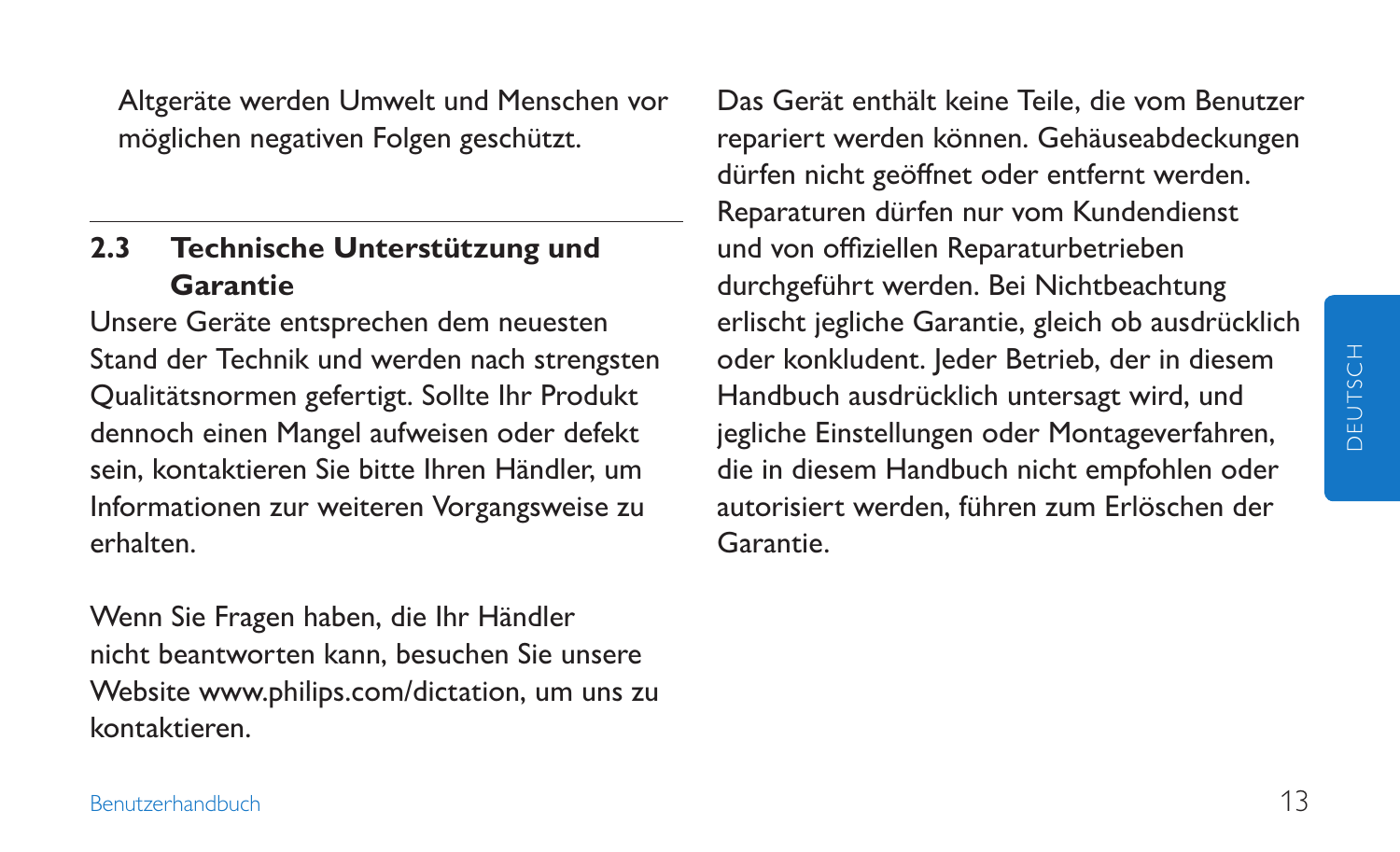# 3 Installation

Die Software *Philips Speech Control* ist erforderlich, damit der Fußschalter richtig funktioniert.

- 1 Stecken Sie den Fußschalter an einen freien USB-Anschluss des PCs an.
- 2 Laden Sie die Software *Philips SpeechControl* von der Website www.dictation.philips.com/ support auf Ihrem Computer herunter.
- 3 Auf einem *Windows-Computer*, extrahieren Sie die heruntergeladene Datei.
- 4 Doppelklicken Sie auf die .exe-Datei (Windows) oder die .dmg-Datei (macOS) und befolgen Sie die Anleitungen auf dem Bildschirm, um die Software-Treiber zu installieren.

## D **Hinweis**

Zur Installation der Software benötigen Sie Administrator-Rechte. Falls Sie weitere Hilfe benötigen, kontaktieren Sie bitte Ihren Administrator.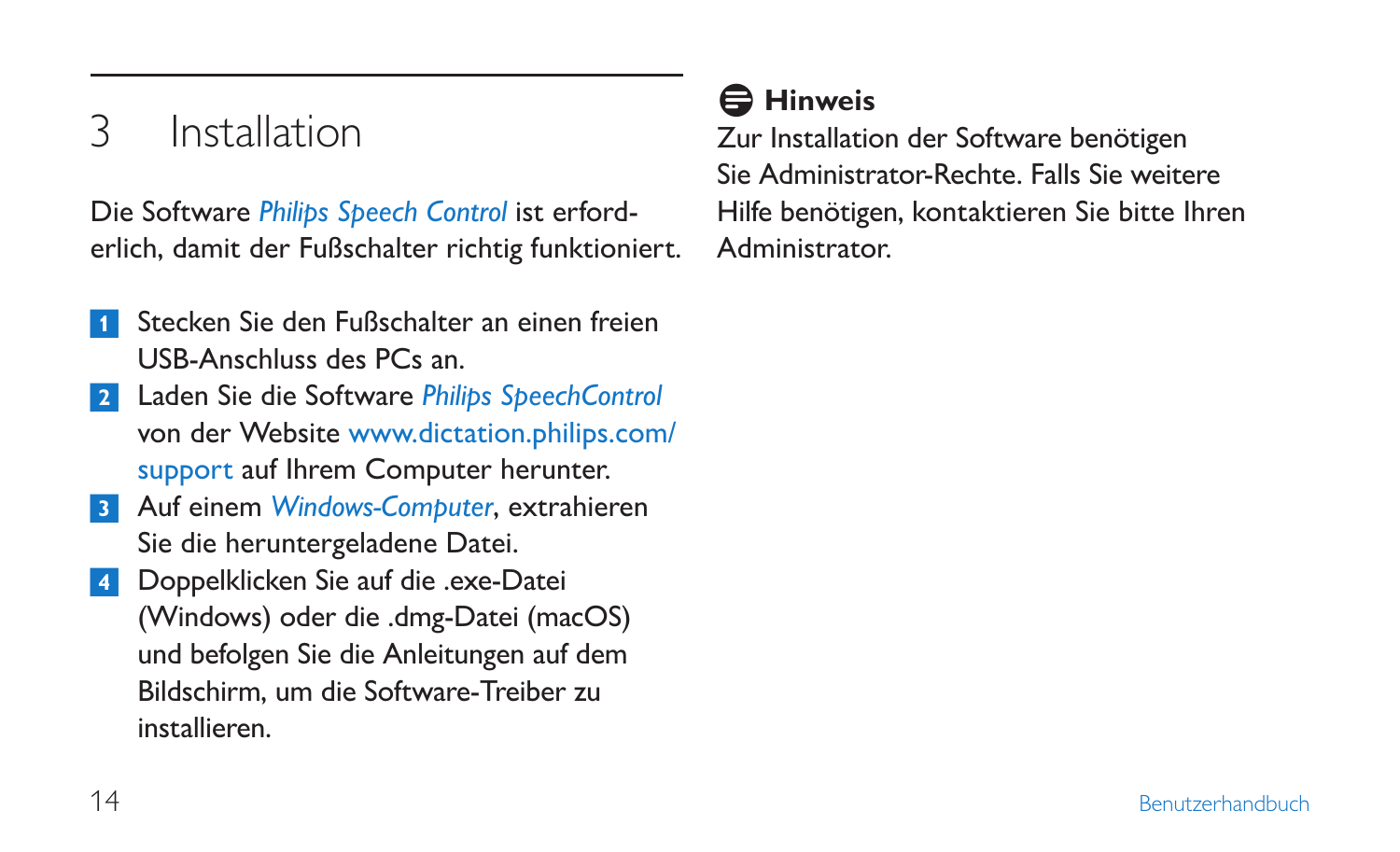## 4 Den Fußschalter verwenden

#### **4.1 Fußschalter ACC2310 / ACC2320**

Der Fußschalter hat drei Pedale: schneller Rücklauf **1**, schneller Vorlauf 2 und Wiedergabe **3**.



- 1 Drücken und halten Sie das Pedal für den schnellen Rücklauf. Wenn beim Zurückspulen die gewünschte Position erreicht ist, lassen Sie das Pedal los.
- 2 Drücken und halten Sie das Pedal für den schnellen Vorlauf. Wenn beim Vorspulen die gewünschte Position erreicht ist, lassen Sie das Pedal los.
- Mit dem Pedal starten Sie die Wiedergabe. Das Verhalten beim Starten und Stoppen der Wiedergabe ist von den Einstellungen des Wiedergabeschalters auf der Unterseite des Fußschalters abhängig:
	- Position N: Drücken und halten Sie das Pedal während der Wiedergabe. Wenn Sie das Pedal loslassen, wird die Wiedergabe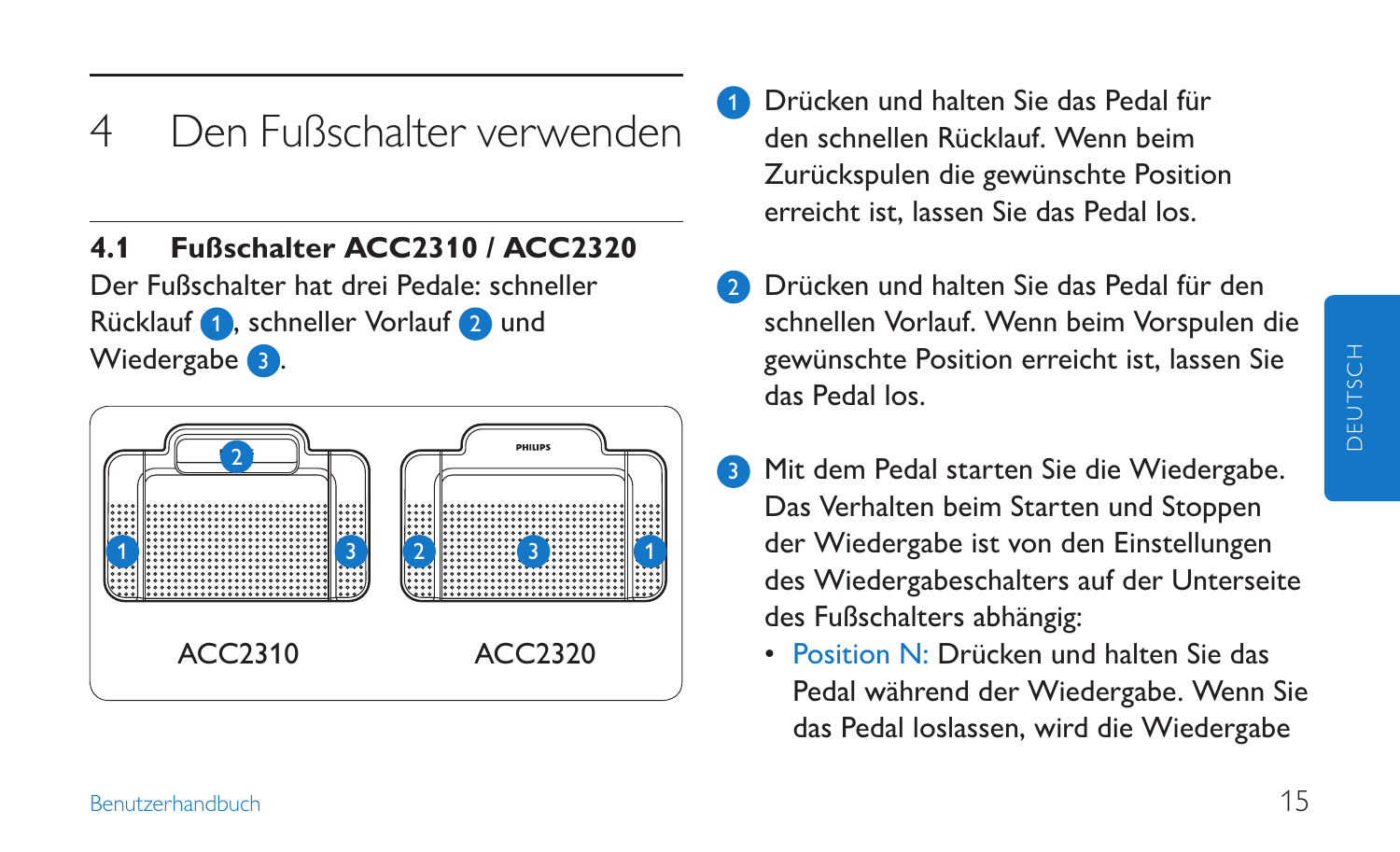gestoppt.

• Position T: Drücken Sie das Pedal und lassen Sie es wieder los, um die Wiedergabe zu starten. Drücken Sie das Pedal nochmal, um die Wiedergabe zu stoppen.



### **4.2 Fußschalter ACC2330**

Der Fußschalter hat vier Pedale: ein linkes ein mittleres 2, ein rechtes 3 und ein oberes 4.



1 Drücken und halten Sie das linke Pedal für den schnellen Vorlauf. Wenn beim Vorspulen die gewünschte Position erreicht ist, lassen Sie das Pedal los.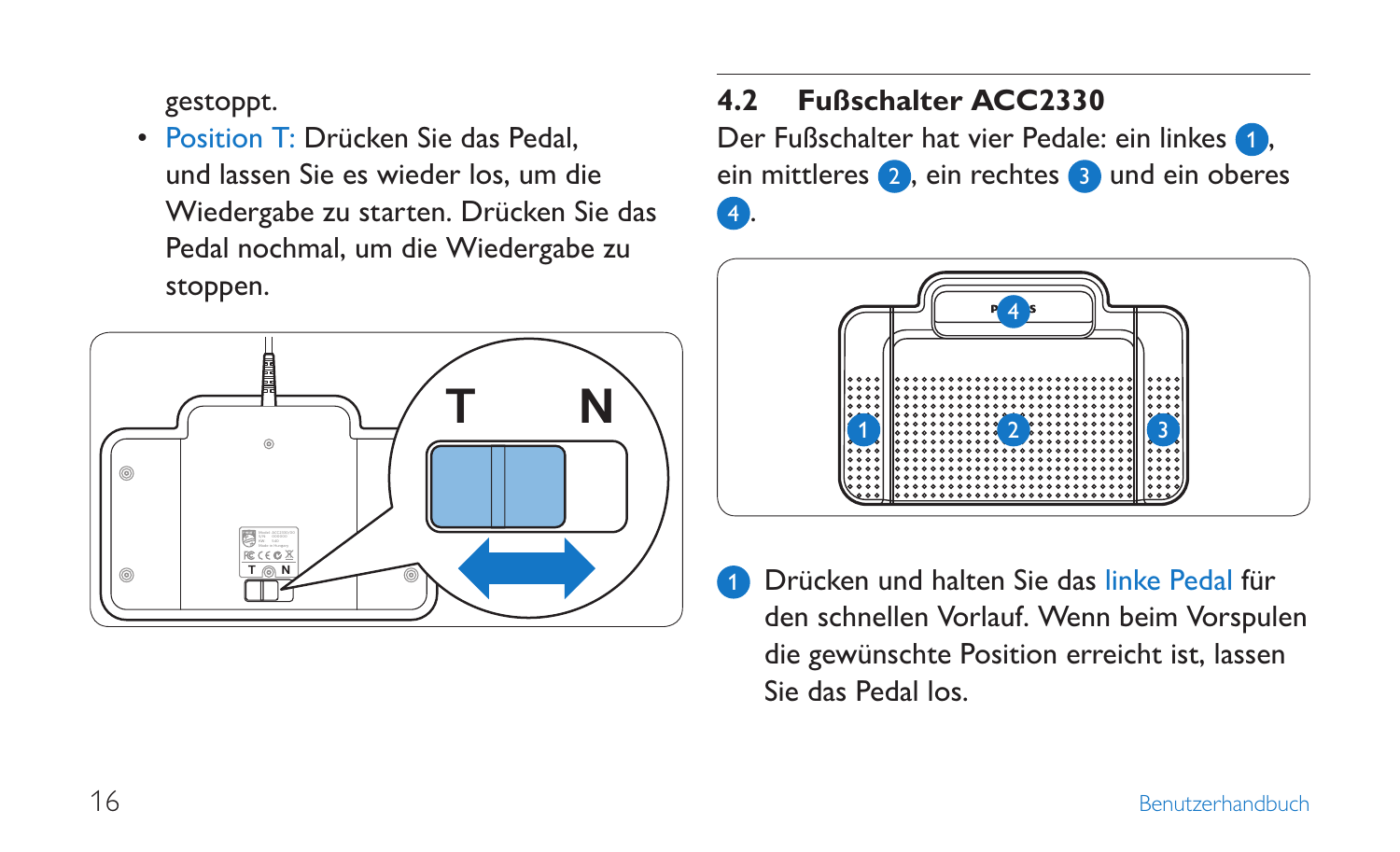- **2** Drücken Sie das mittlere Pedal, und lassen Sie es wieder los, um die Wiedergabe zu starten. Drücken Sie das Pedal nochmal, um die Wiedergabe zu stoppen.
- Drücken und halten Sie das rechte Pedal für den schnellen Rücklauf. Wenn beim Zurückspulen die gewünschte Position erreicht ist, lassen Sie das Pedal los.
- Drücken Sie das obere Pedal kurz, um ein Diktat zu beenden.

### **E** Tipp

Wenn das mittlere Pedal mit der Philips Speech - Control-Software deaktiviert wurde (siehe nächstes Kapitel), können Sie es mit dem Schalter auf der Unterseite des Fußschalters fixieren.

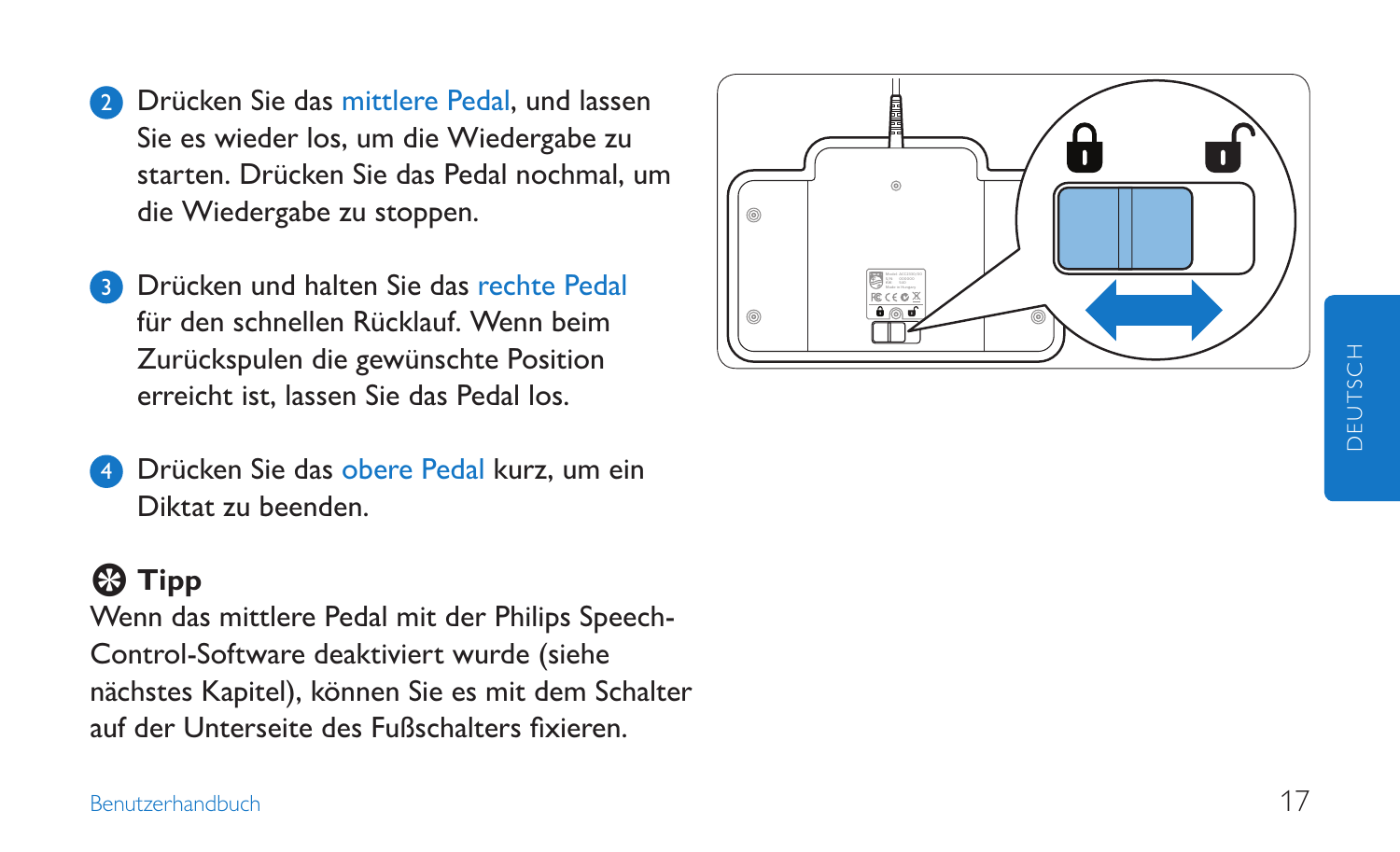5 Weitergehende Konfiguration

Verwenden Sie die *Philips SpeechControl-Software* um die Funktion der Pedale des Fußschalters zu ändern.

- Stecken Sie den Fußschalter an einen freien USB-Anschluss des PCs an.
- 2 Starten Sie die Software *Philips SpeechControl*.
- **3 Ändern Sie die Funktion der Pedale** entsprechend Ihren Anforderungen.
- Klicken Sie auf die Schaltfläche Upload 2, um die neuen Einstellungen zu speichern.

### **Hinweis**

Der Fußschalter kann durch einen Klick auf die Schaltfläche Defaults auf die Werkseinstellungen zurückgesetzt werden 3. Klicken Sie anschließend auf die Schaltfläche Upload 2, um die Werkseinstellungen zu speichern.

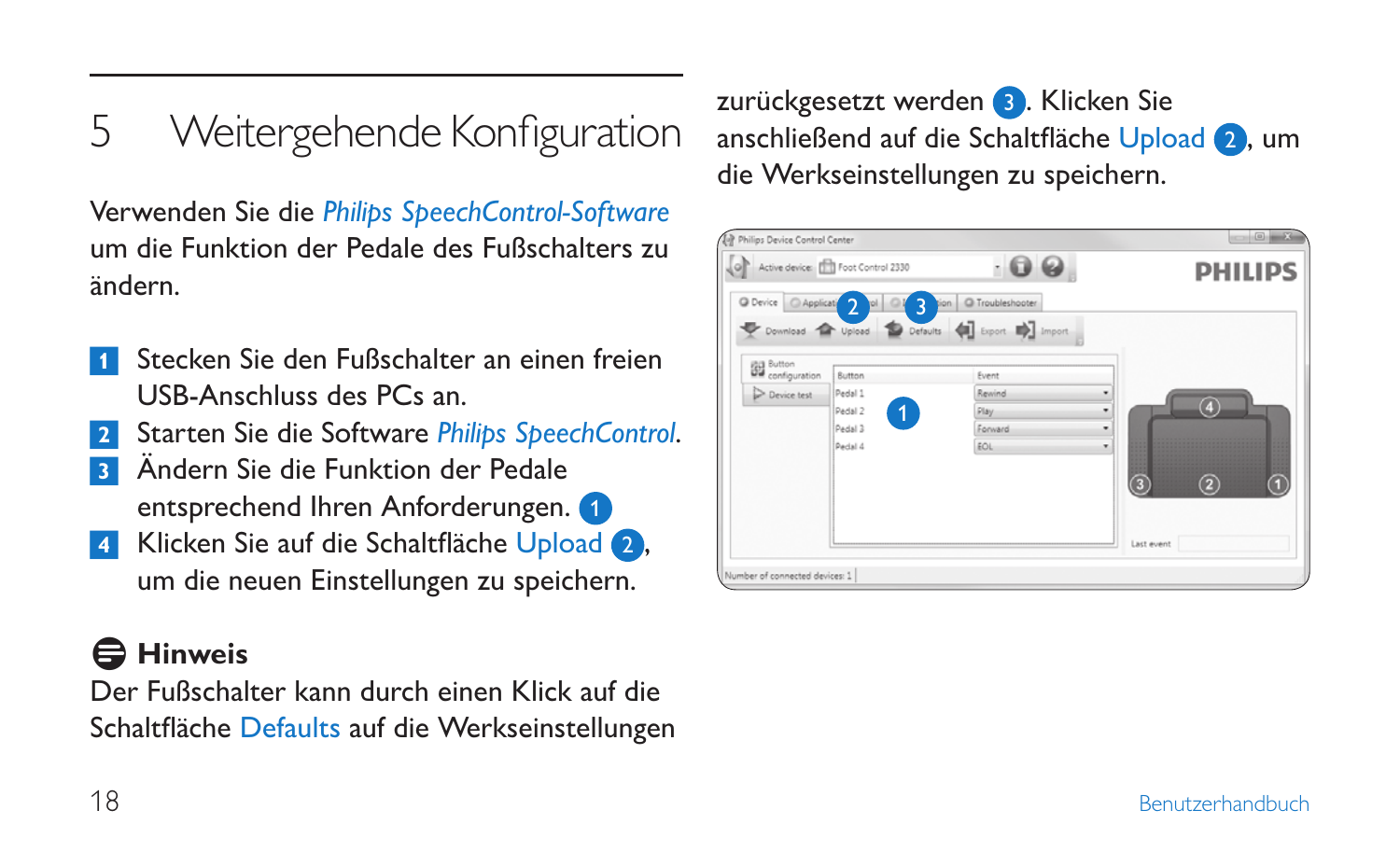# **Bienvenue**

Nous vous félicitons d'avoir choisi cet appareil Philips ! Consultez notre site web pour profiter d'un support complet sous la forme de manuels d'utilisation, téléchargement de logiciels, informations sur la garantie et bien plus encore : www.philips.com/dictation.

### **1.1 Aperçu général**



FRANÇAIS

FRANCA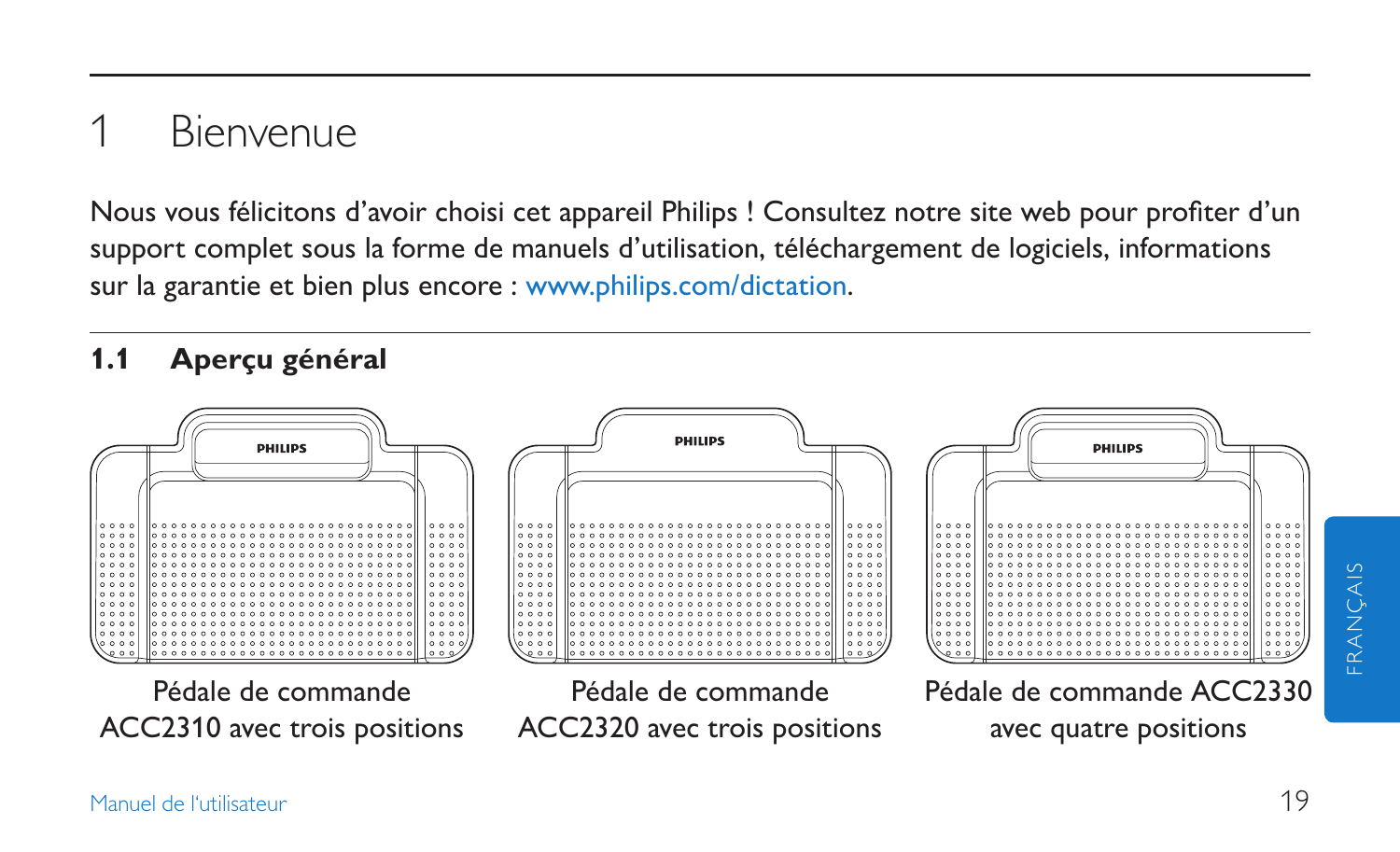# **Important**

### **2.1 Sécurité**

- Pour éviter tout court-circuit, n'exposez pas le produit à la pluie ou à l'eau.
- N'exposez pas l'appareil à une chaleur excessive causée par un appareil de chauffage ou le rayonnement direct du soleil.
- Protégez les câbles pour éviter qu'ils soient pliés, en particulier au niveau des prises et à l'endroit où ils sont connectés à l'appareil.
- Sauvegardez vos fichiers. Philips décline toute responsabilité en cas de perte de fichiers.

### **2.2 Mise au rebut de votre ancien produit**

- Votre produit a été conçu et fabriqué à l'aide de matériaux et composants de haute qualité, recyclables et réutilisables.
- Le symbole de poubelle barrée sur un produit indique que ce dernier est conforme à la directive européenne 2012/19/EU.



- Veuillez vous renseigner sur les systèmes locaux de collecte des produits électriques ou électroniques.
- Veillez à respecter les réglementations locales; ne mettez pas au rebut vos anciens produits comme des déchets ménagers. La mise au rebut de votre ancien produit permet de protéger l'environnement et la santé.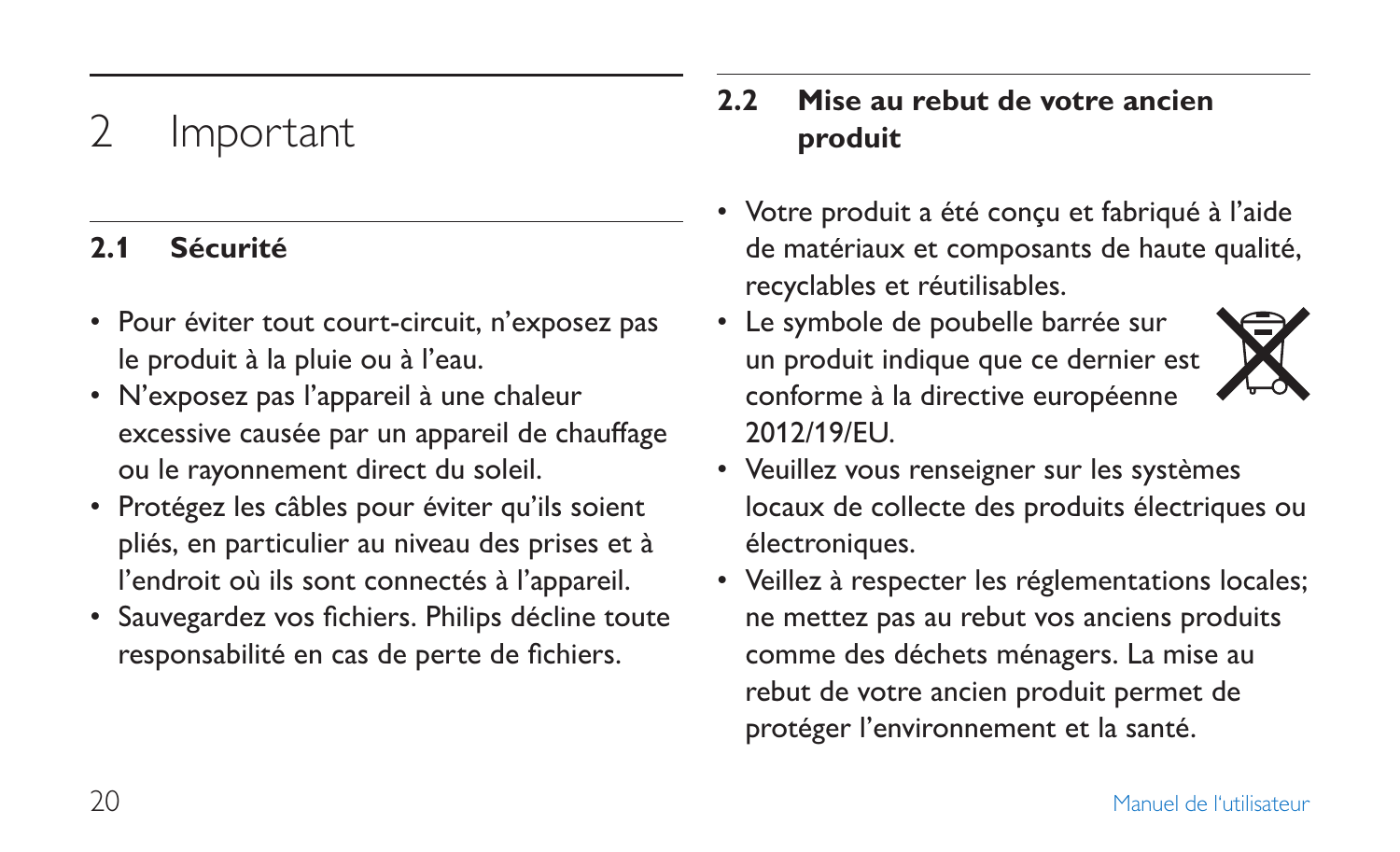**2.3 Support technique et garantie** Ce produit a été élaboré et fabriqué selon les standards de meilleure qualité. Si votre produit ne fonctionne pas correctement ou est défectueux, veuillez contacter votre fournisseur qui vous apportera les informations nécessaires sur la marche à suivre.

Pour toute autre question ou question à laquelle votre fournisseur ne peut répondre, consultez le site www.philips.com/dictation afin de nous contacter.

Aucun composant ne peut être réparé par l'utilisateur. Vous ne pouvez ni ouvrir ni retirer les panneaux situés à l'intérieur du produit. Seuls les Centres Service Agréés et les ateliers de réparation officiels sont autorisés

à réparer nos produits. Le non-respect de cette consigne entraîne l'annulation de toute garantie, expresse ou tacite. Toute opération expressément interdite dans ce manuel, ou tout réglage ou toute procédure d'assemblage non recommandé(e) ou autorisé(e) par le présent manuel, entraîne l'annulation de la garantie.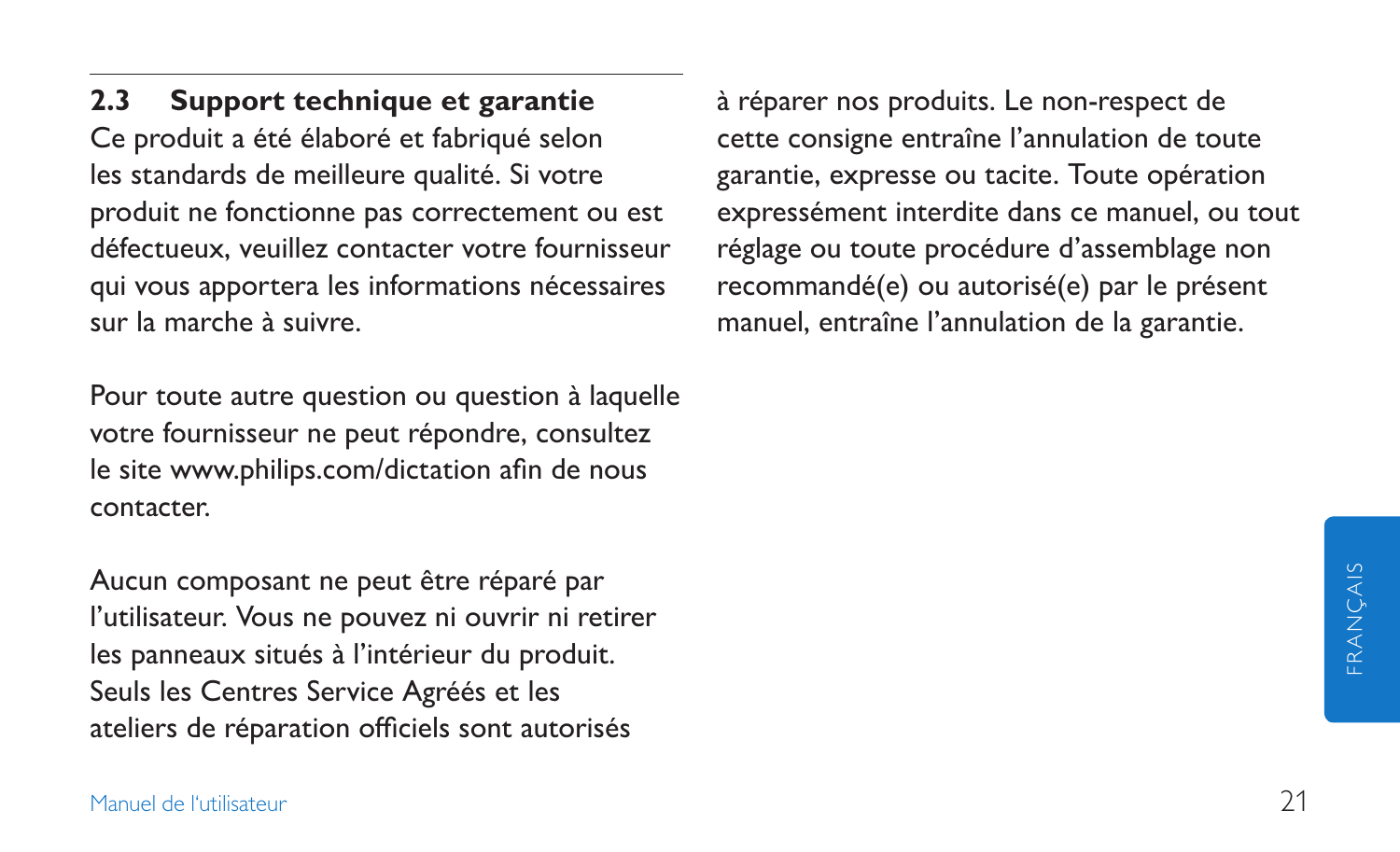# 3 Installation

Le logiciel *Philips SpeechControl* est requis pour le bon fonctionnement de la pédale.

- Connectez la pédale de commande à un port USB libre du PC.
- <sup>2</sup> Téléchargez le logiciel Philips SpeechControl à partir du site web www.dictation.philips.com/ support à votre ordinateur.
- 3 Sur un *ordinateur Windows*, extrayez le fichier téléchargé.
- 4 Double-cliquez sur le fichier .exe (Windows) ou le fichier .dmg (macOS) et suivez à l'écran les instructions du programme de mise en place afin d'installer sur le PC le driver du logiciel.

## D **Note**

Vous devez disposer des droits d'administrateur pour installer le logiciel. Si vous avez besoin d'aide, contactez votre administrateur.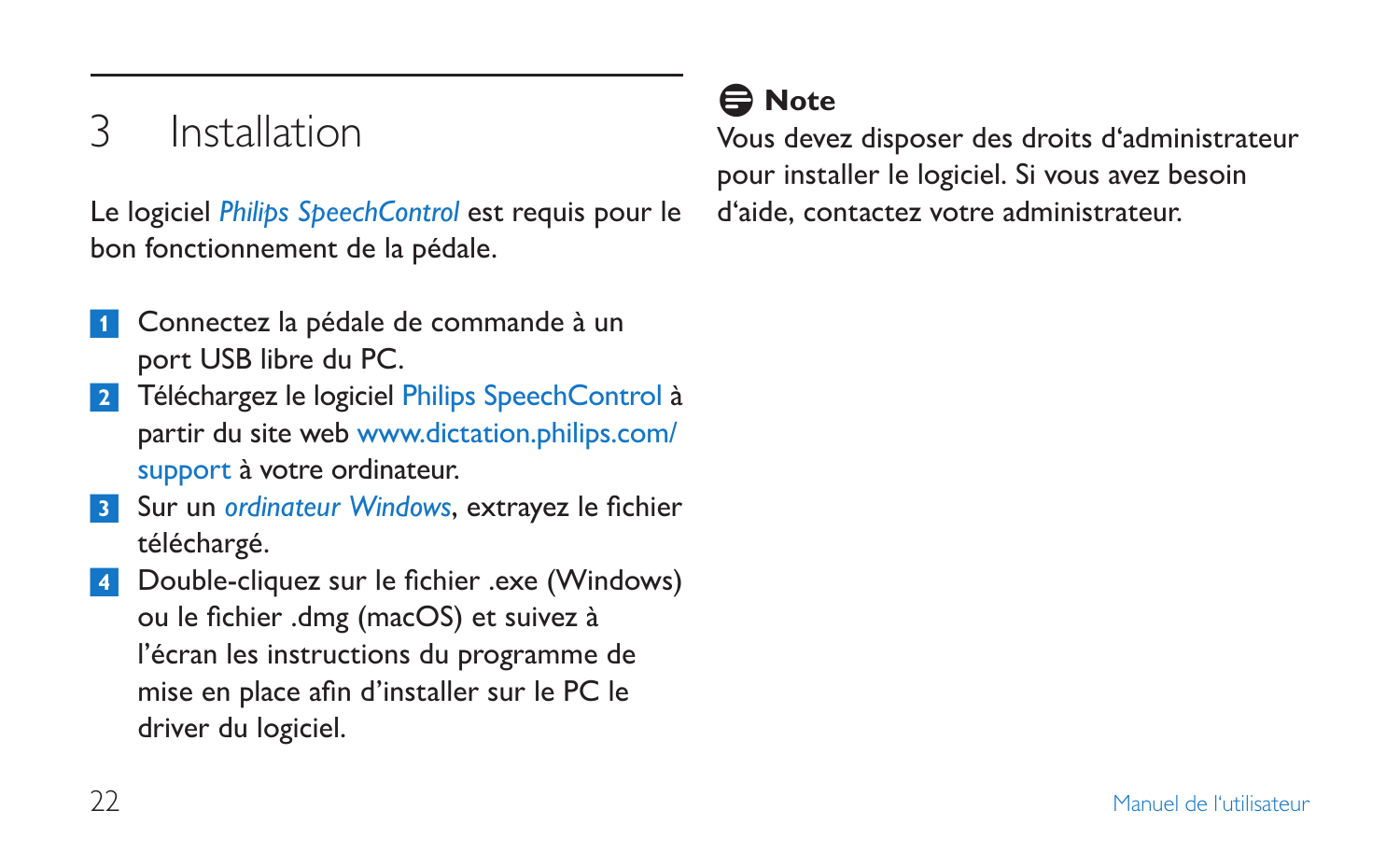- 4 Utilisation de votre pédale de commande
- **4.1 Pédale de commande ACC2310/2320** La pédale de commande comporte trois parties : retour rapide 1, avance rapide 2 et lecture 3.



- Pour le retour rapide, appuyez en continu sur la pédale. Lorsque vous avez atteint la position voulue, relâchez la pédale.
- Pour l'avance rapide, appuyez en continu sur la pédale. Lorsque vous avez atteint la position voulue, relâchez la pédale.
- Cette pédale sert à déclencher la lecture. Le fonctionnement de cette pédale dépend de la configuration effectuée au niveau de l'interrupteur placé sous la pédale de commande :
	- Position N : appuyez sur la pédale en continu pendant la lecture. Lorsque vous relâchez la pédale, la lecture s'arrête.
	- Position T : appuyez et relâchez la pédale pour lancer la lecture. Appuyez

FRANÇAIS

FRANÇAIS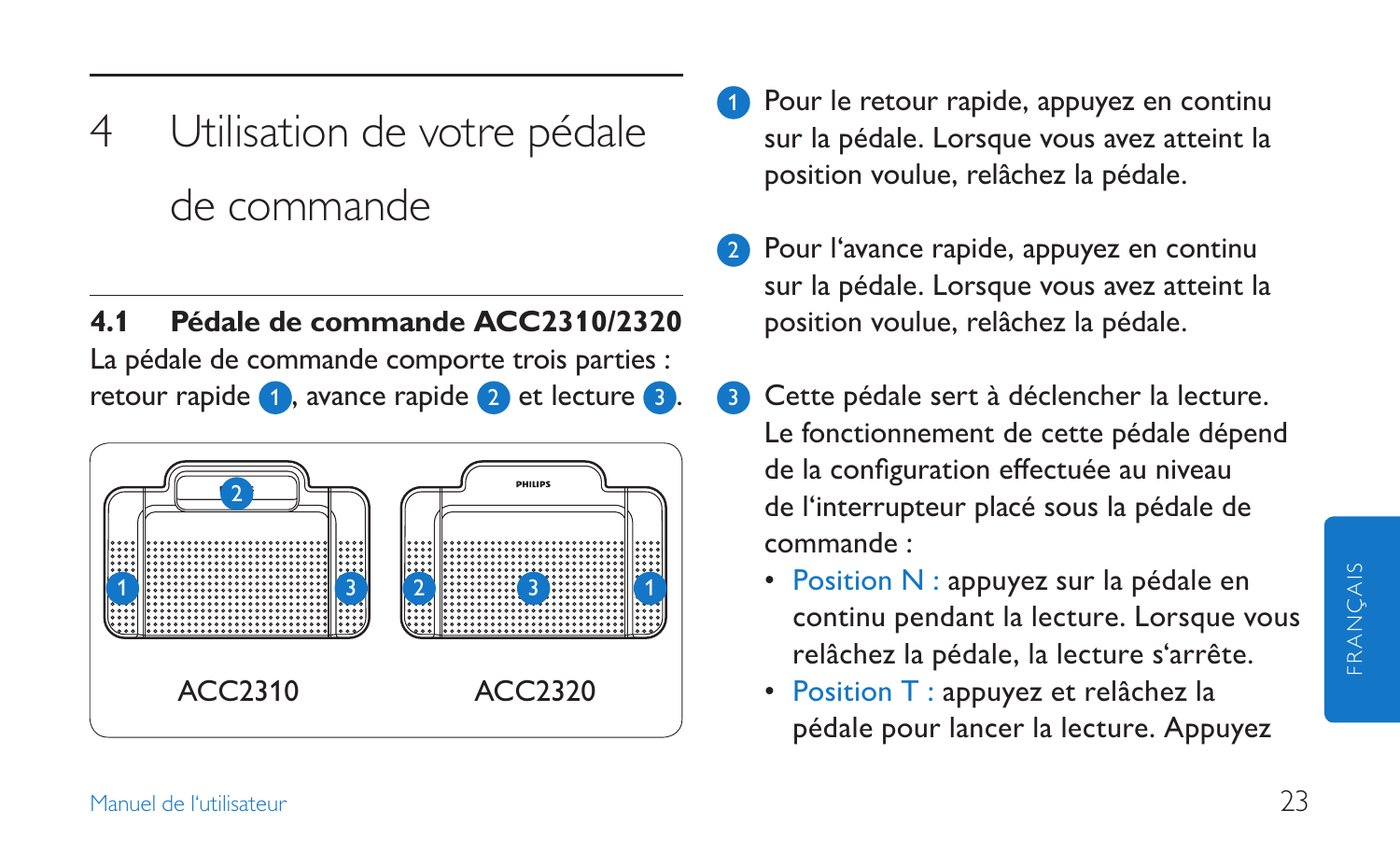de nouveau sur la pédale pour arrêter la lecture.



# **4.2 Pédale de commande ACC2330**

La pédale de commande comporte quatre parties: une à gauche  $\bullet$ , une au milieu  $\bullet$ , une à droite **3**, et une au-dessus 4.



Pour l'avance rapide, appuyez en continu sur la pédale de gauche. Lorsque vous avez atteint la position voulue, relâchez la pédale de gauche.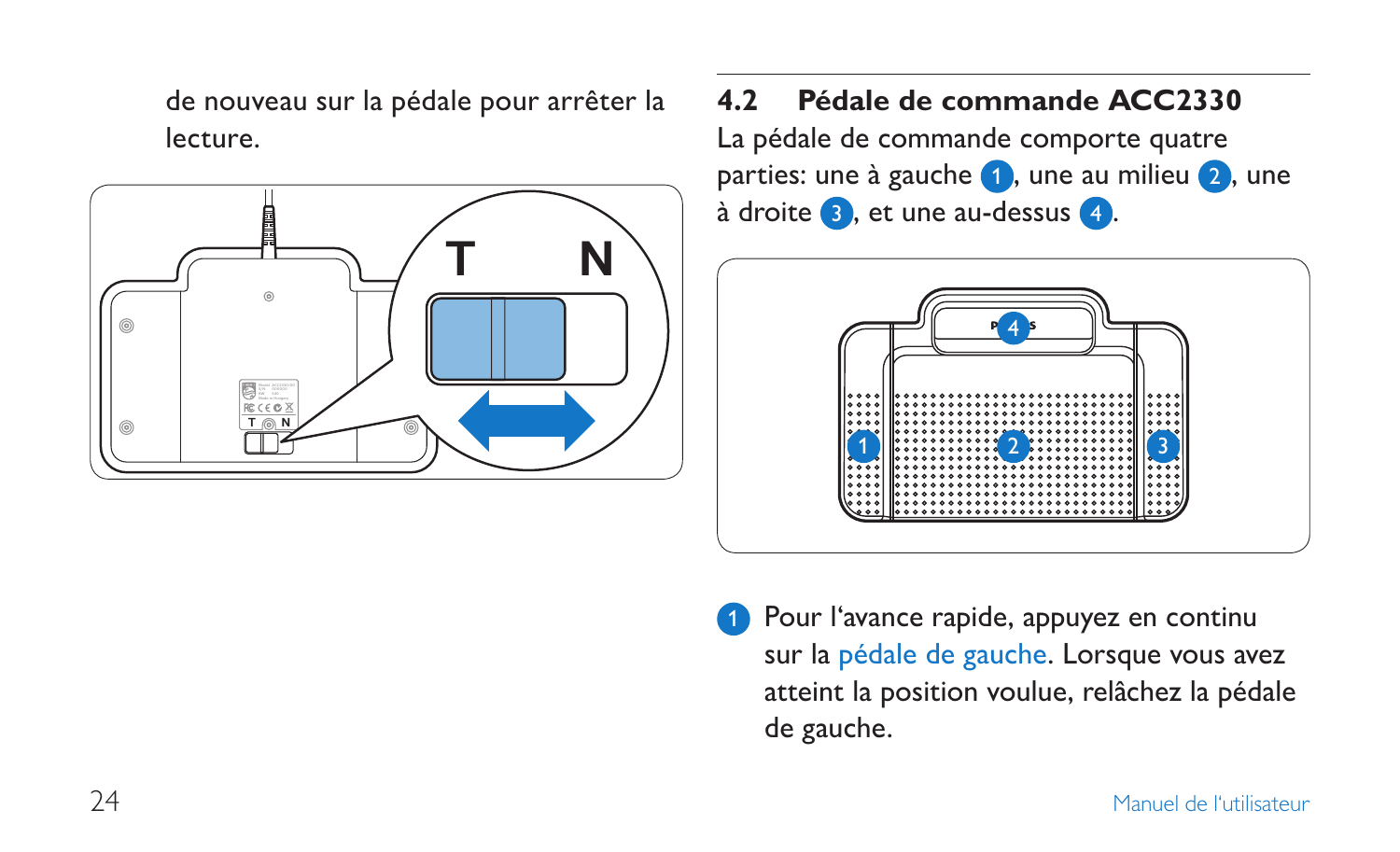- 2 Appuyez et relâchez la pédale du milieu pour lancer la lecture. Appuyez de nouveau sur la pédale pour arrêter la lecture.
- 3 Pour le retour rapide, appuyez en continu sur la pédale de droite. Lorsque vous avez atteint la position voulue, relâchez la pédale de droite.
- Appuyez et relâchez la pédale du dessus pour terminer une dictée.

### **E** Conseil

Si vous avez désactivé la pédale du milieu à l'aide du logiciel Philips SpeechControl (voir chapitre suivant), vous pouvez la bloquer avec le loquet se trouvant sous la pédale de commande.

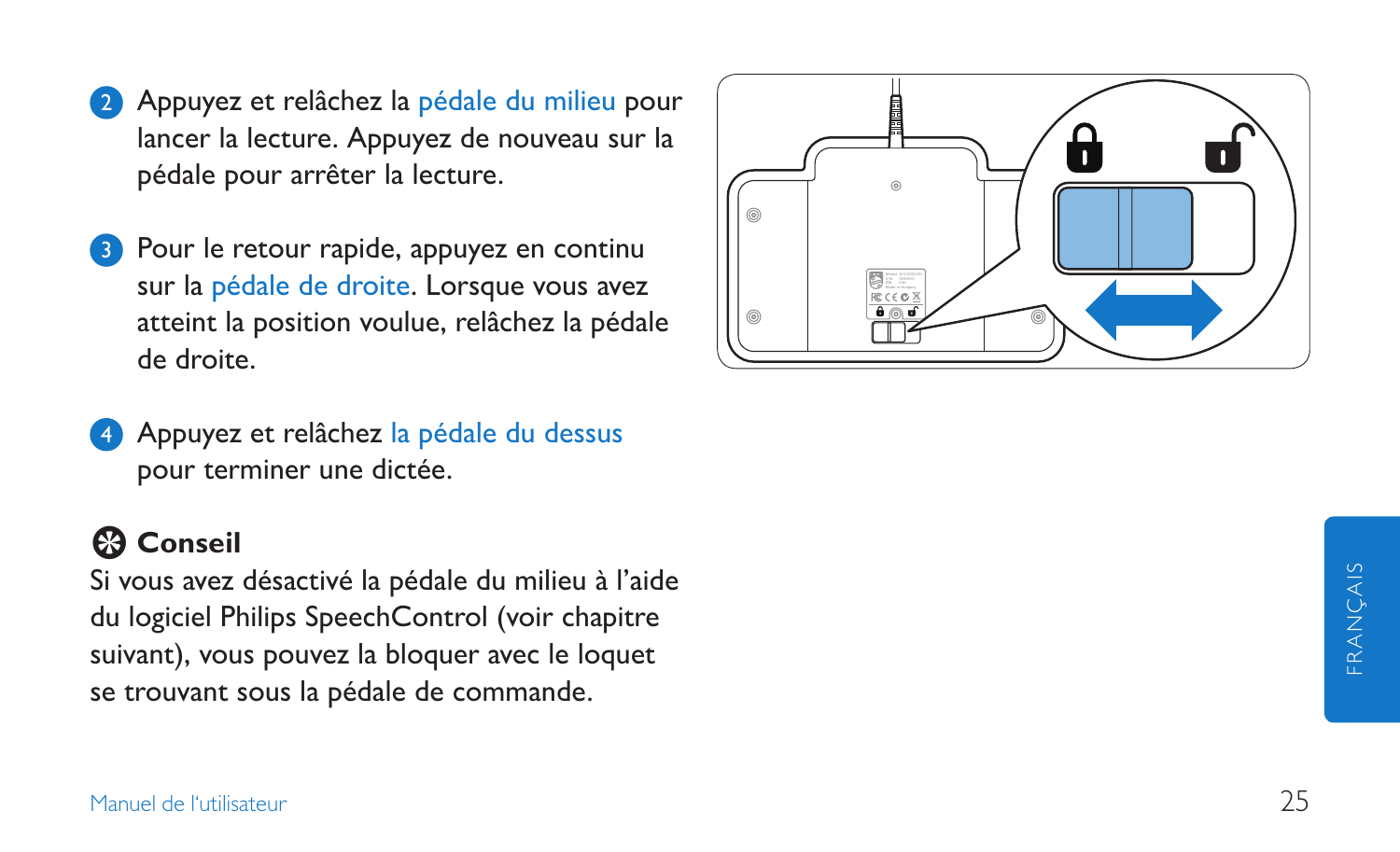5 Configuration avancée

Utilisez le logiciel *Philips SpeechControl* pour changer les fonctions de la pédale de commande.

- Connectez la pédale de commande à un port USB libre du PC.
- 2 Démarrez le logiciel *Philips SpeechControl*.
- <sup>3</sup> Changez la fonction des pédales selon vos préférences.
- 4 Cliquez sur le bouton Upload 2 pour enregistrer les nouvelles caractéristiques.

## **∈** Note

La pédale de commande peut récupérer sa configuration usine par défaut en cliquant sur

le bouton Defaults **3**. Cliquez sur le bouton Upload 2 pour enregistrer des paramètres par défaut.

|                                | O Active device: The Foot Control 2330 | $\cdot$ 0 0                                       | <b>PHILIPS</b>         |
|--------------------------------|----------------------------------------|---------------------------------------------------|------------------------|
|                                |                                        | O Device Applicating 2 of 3 Jon O Troubleshooter  |                        |
|                                |                                        | Download The Upload Defaults (1) Export En Import |                        |
| <b>Button</b><br>configuration |                                        |                                                   |                        |
|                                | Button                                 | Event                                             |                        |
| Device test                    | Pedal 1                                | Rewind                                            | ٠<br>$\mathbf{a}$      |
|                                | Padal 2<br>1                           | Play.                                             | ۰                      |
|                                | Pedal 3                                | Forward                                           | ۰                      |
|                                | Pedal 4                                | EOL                                               | ٠                      |
|                                |                                        |                                                   |                        |
|                                |                                        |                                                   | ۰<br>$\left( 2\right)$ |
|                                |                                        |                                                   |                        |
|                                |                                        |                                                   |                        |
|                                |                                        |                                                   | Last event             |
|                                |                                        |                                                   |                        |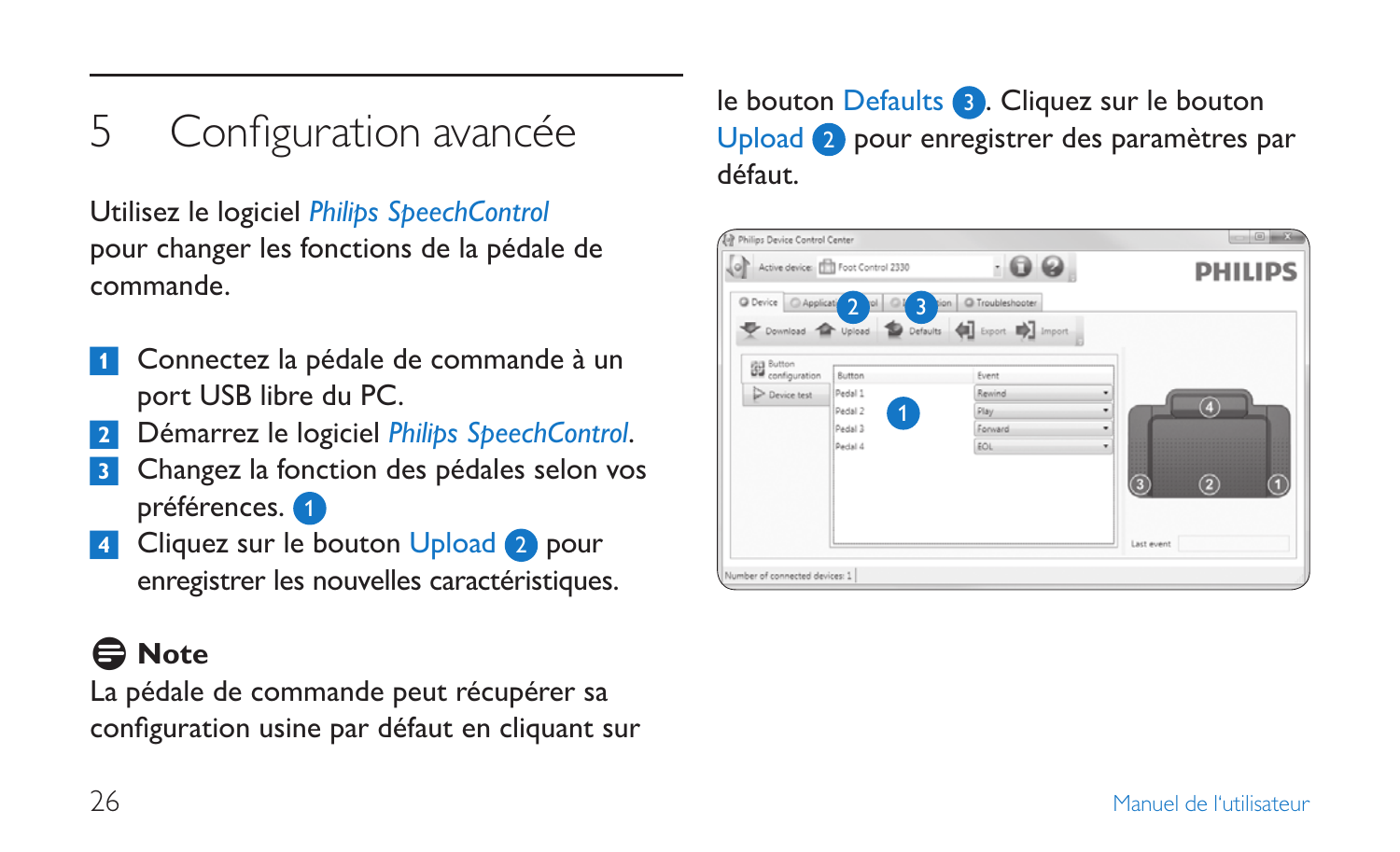## **Bienvenido**

Nos alegramos de que haya elegido un dispositivo Philips. En nuestra página web encontrará soporte técnico en forma de manuales, descargas de software, información sobre la garantía y mucho más: www.philips.com/dictation.

#### **1.1 Generalidades**

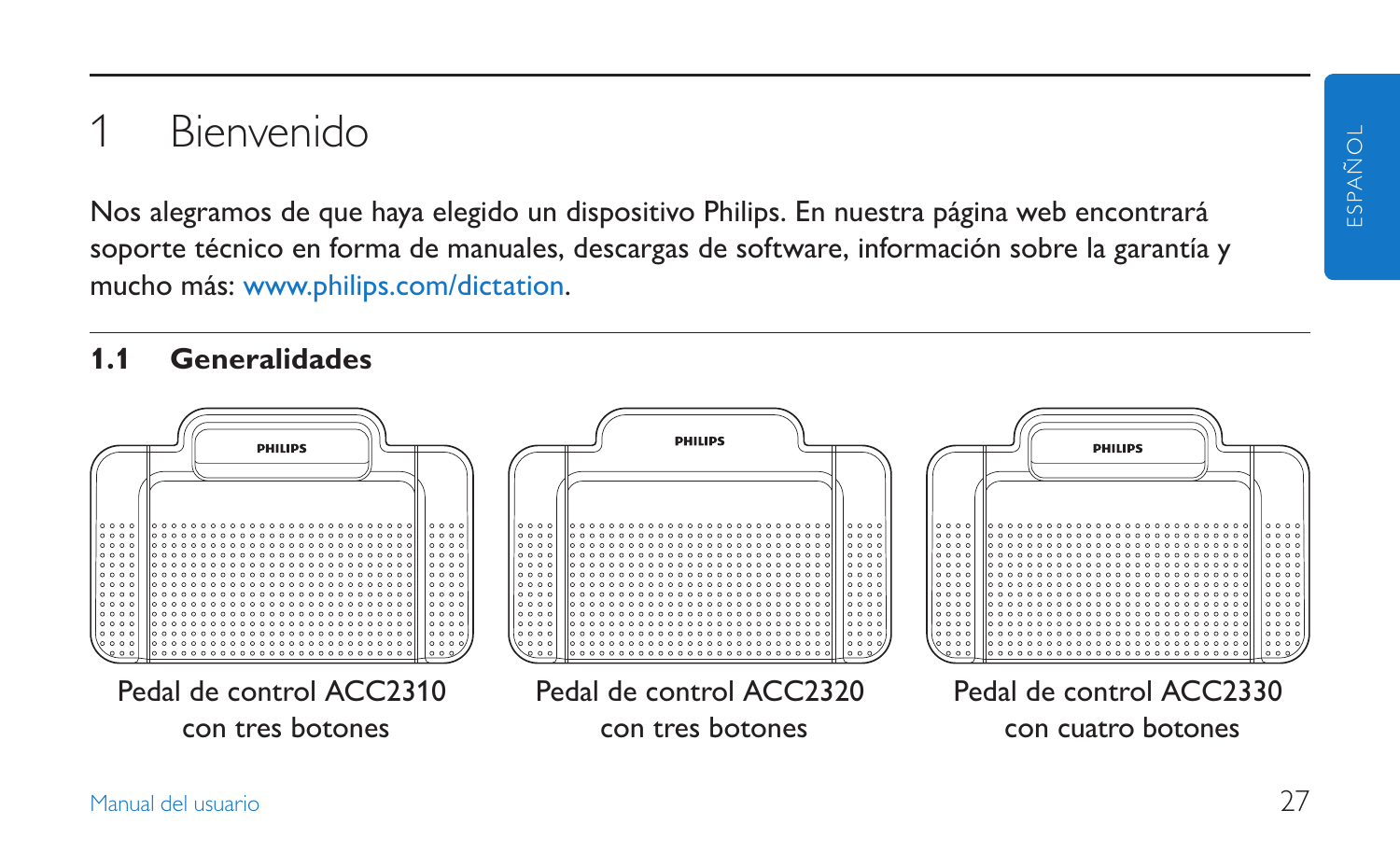# **Importante**

#### **2.1 Seguridad**

- Para evitar cortocircuitos, no exponga el producto a la lluvia ni al agua.
- No lo expongas a excesivo calor procedente de aparatos de calefacción o de la luz directa del sol.
- Evite pisar o apretar los cables, especialmente en los enchufes y el punto en que salen del aparato.
- Realice copias de seguridad de los archivos. Philips no se hace responsable de la pérdida de archivos.

### **2.2 Desecho del producto antiguo**

- El producto se ha diseñado y fabricado con materiales y componentes de alta calidad, que se pueden reciclar y volver a utilizar.
- Cuando este símbolo de contenedor de ruedas tachado se muestra en un producto indica que éste cumple la directiva europea 2012/19/EU.



- Obtenga información sobre la recogida selectiva local de productos eléctricos y electrónicos.
- Cumpla con la normativa local y no deseche los productos antiguos con los desechos domésticos. El desecho correcto del producto antiguo ayudará a evitar consecuencias negativas para el medioambiente y la salud humana.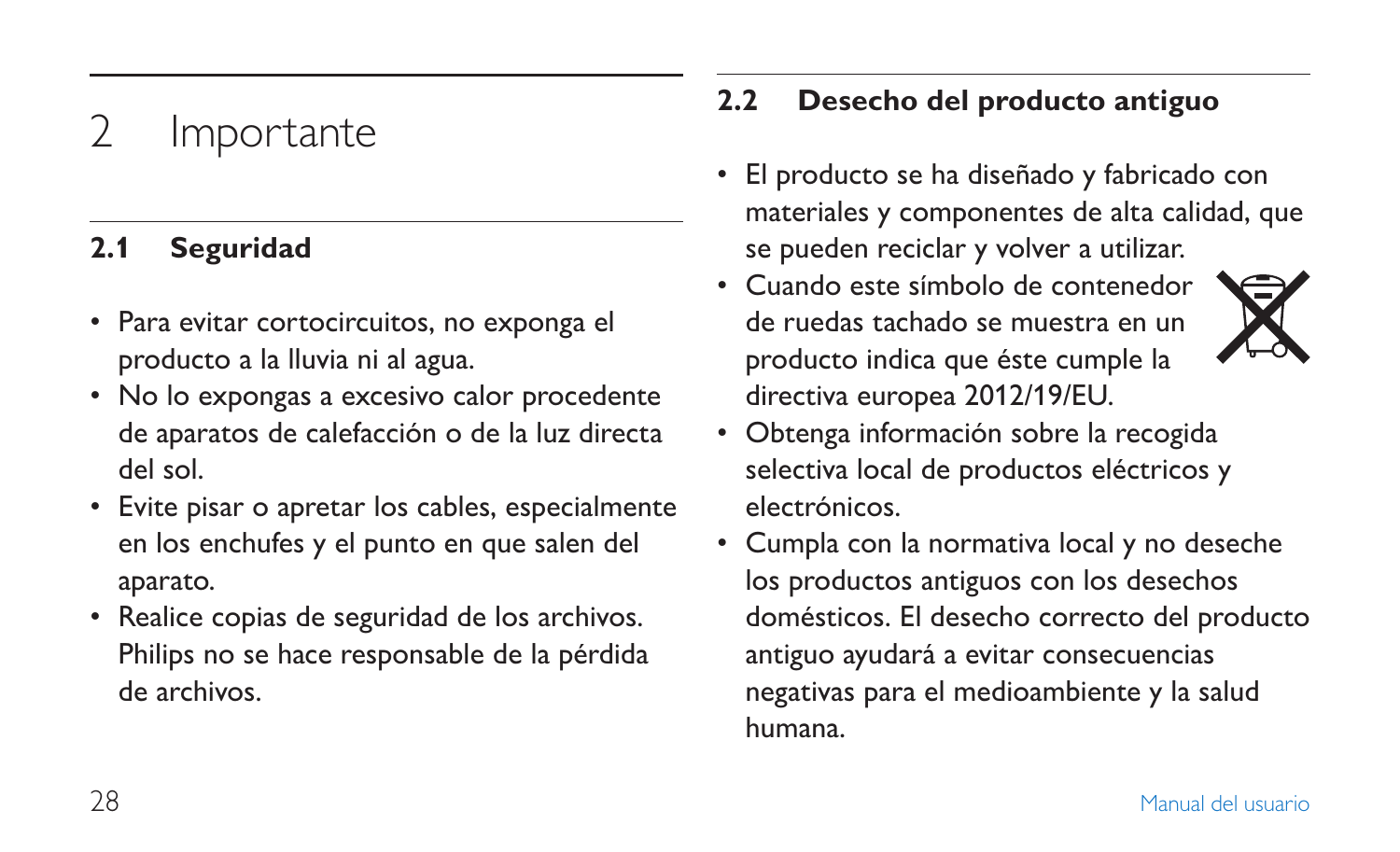**2.3 Soporte técnico y garantía** Este producto fue diseñado y fabricado con los más altos estándares. Si tu producto no funciona correctamente o tiene algún defecto, contacta con el distribuidor que te proveyó del equipo quien te dará la información necesaria y te dirá el procedimiento a seguir.

Si tienes preguntas que nuestros distribuidores no pueden responder o cualquier inquietud, contacta con nosotros en ww.philips.com/ dictation.

Ninguno de los componentes puede ser reparado por el usuario. No abra ni quite las tapas del interior del producto. Las reparaciones sólo podrán llevarlas a cabo los centros de servicio y establecimientos de reparación

oficiales. De lo contrario, cualquier garantía expresa o implícita quedará invalidada. Cualquier funcionamiento prohibido de manera expresa en el presente manual, o cualquier ajuste o procedimiento de montaje no recomendado o no autorizado en el presente invalidarán la garantía.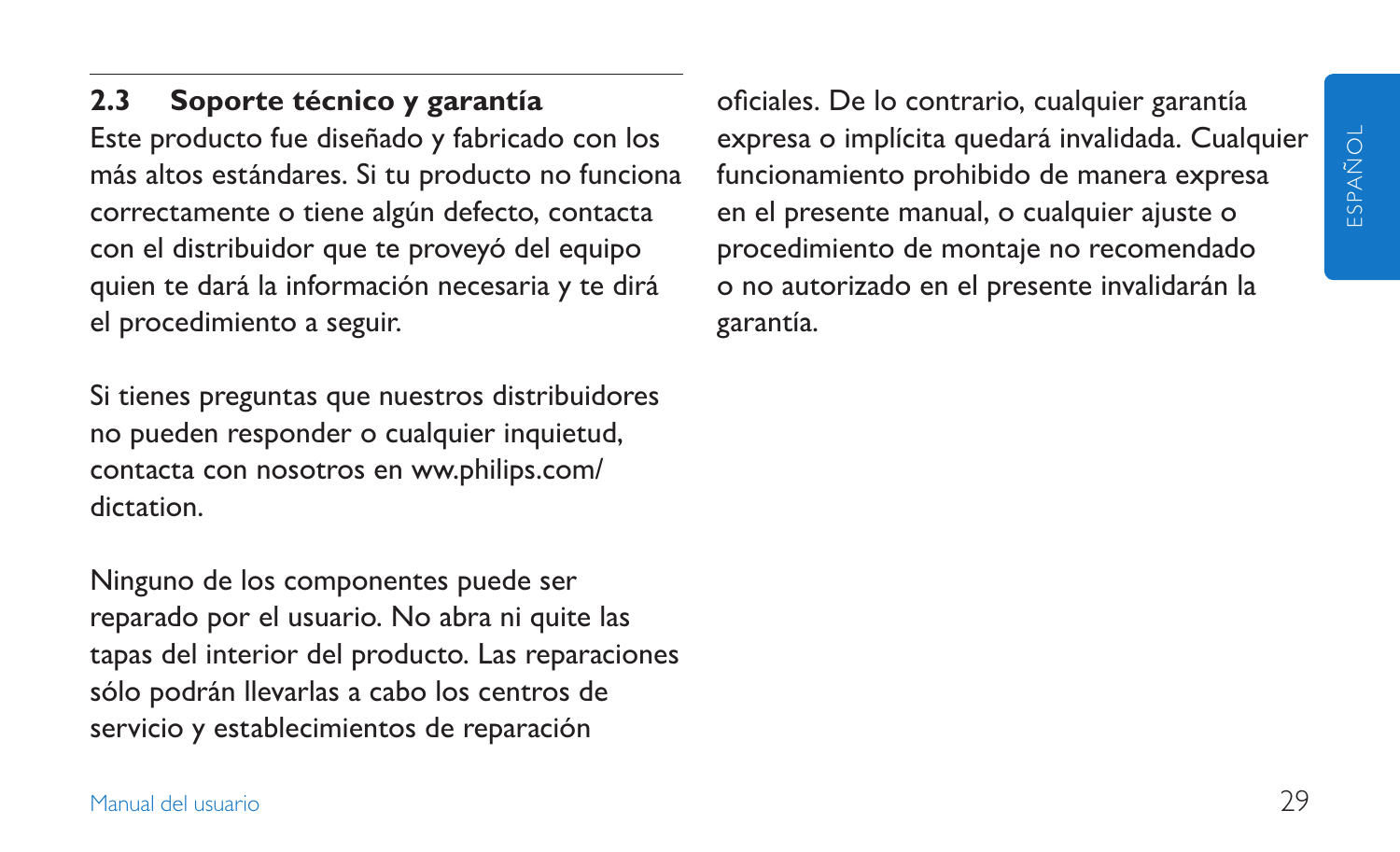# 3 Instalación

El software de *Philips SpeechControl* es necesario para que el pedal de control funcione correctamente.

- Conecte el pedal de control a un puerto USB de su ordenador.
- 2 Descargue el software de *Philips SpeechControl* del sitio web www.dictation.philips.com/ support en el equipo.
- 3 En un *equipo Windows*, extraiga el archivo descargado.

4 Haga doble clic en el archivo .exe (Windows) o el archivo .dmg (macOS) y siga las instrucciones en pantalla del programa de instalación para instalar el software.

### D **Nota**

Se requieren los derechos del administrador para instalar el software. Si necesita más ayuda, póngase en contacto con su administrador.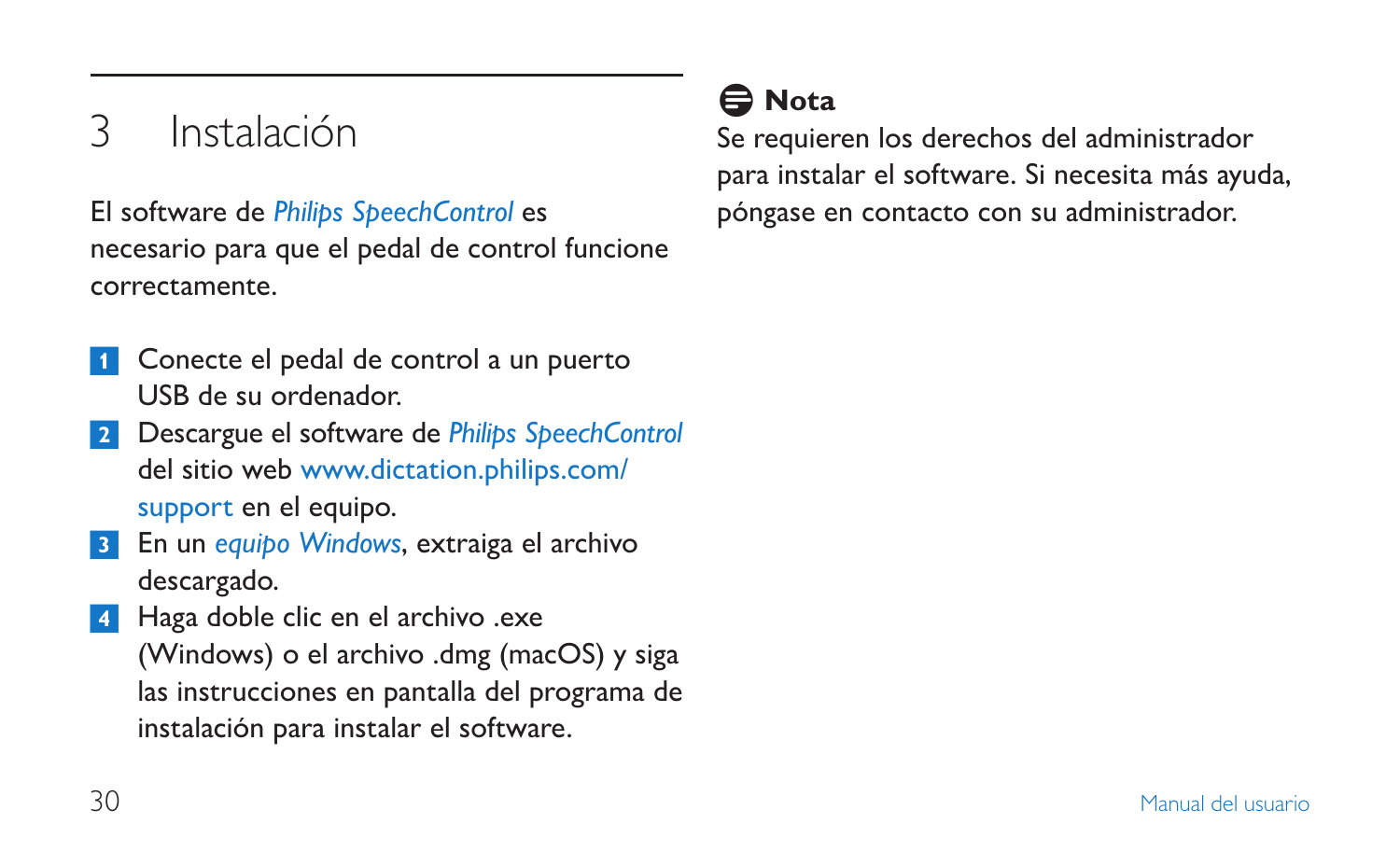## 4 Uso del pedal de control

#### **4.1 Pedal de control ACC2310/ACC2320**

El pedal de control posee tres pedales: rebobinado rápido 1, avance rápido 2 y reproducción 3.



- Para el rebobinado rápido, presione y mantenga presionado el pedal. Cuando el rebobinado haya alcanzado la posición deseada, suelte el pedal.
- Para el avance rápido, presione y mantenga presionado el pedal. Cuando el avance haya alcanzado la posición deseada, suelte el pedal.
- Para iniciar la reproducción presione el pedal. El comportamiento del inicio y la detención de la reproducción dependerá del ajuste del interruptor en la parte de abajo del pedal de control:
	- Posición N: Mantenga presionado el pedal durante la reproducción. Al soltar el pedal la reproducción se detiene.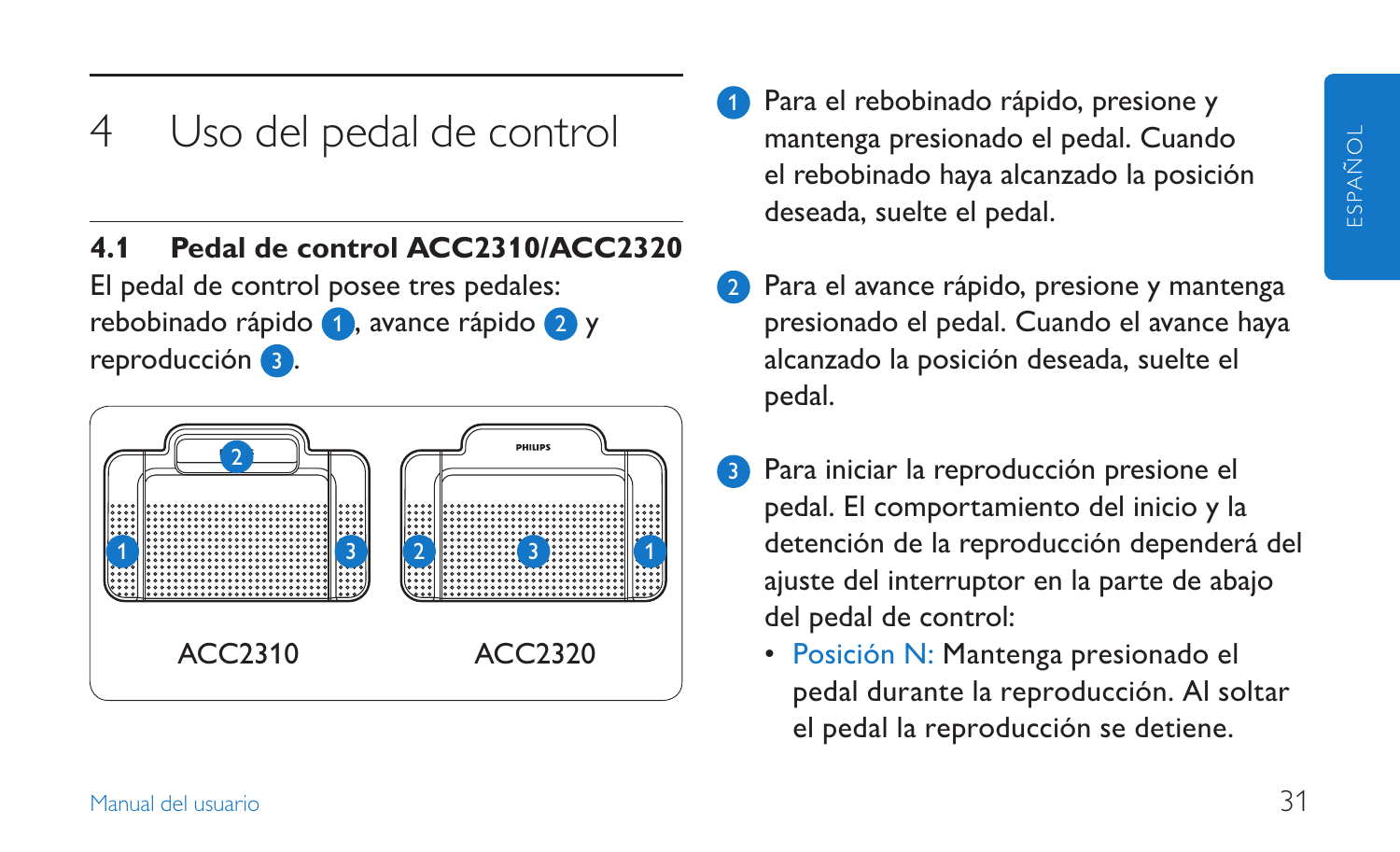• Posición T: Presione y suelte el pedal para iniciar la reproducción. Presione nuevamente el pedal para detener la reproducción.



#### **4.2 Pedal de control ACC2330**

El pedal de control posee cuatro pedales: uno a la izquierda  $\bigcap$ , uno central  $\bigcap$ , uno a la derecha  $\bigcap$ y uno en la parte superior del pedal central 4.



Para el avance rápido, presione y mantenga presionado el pedal izquierdo. Cuando el avance haya alcanzado la posición deseada, suelte el pedal izquierdo.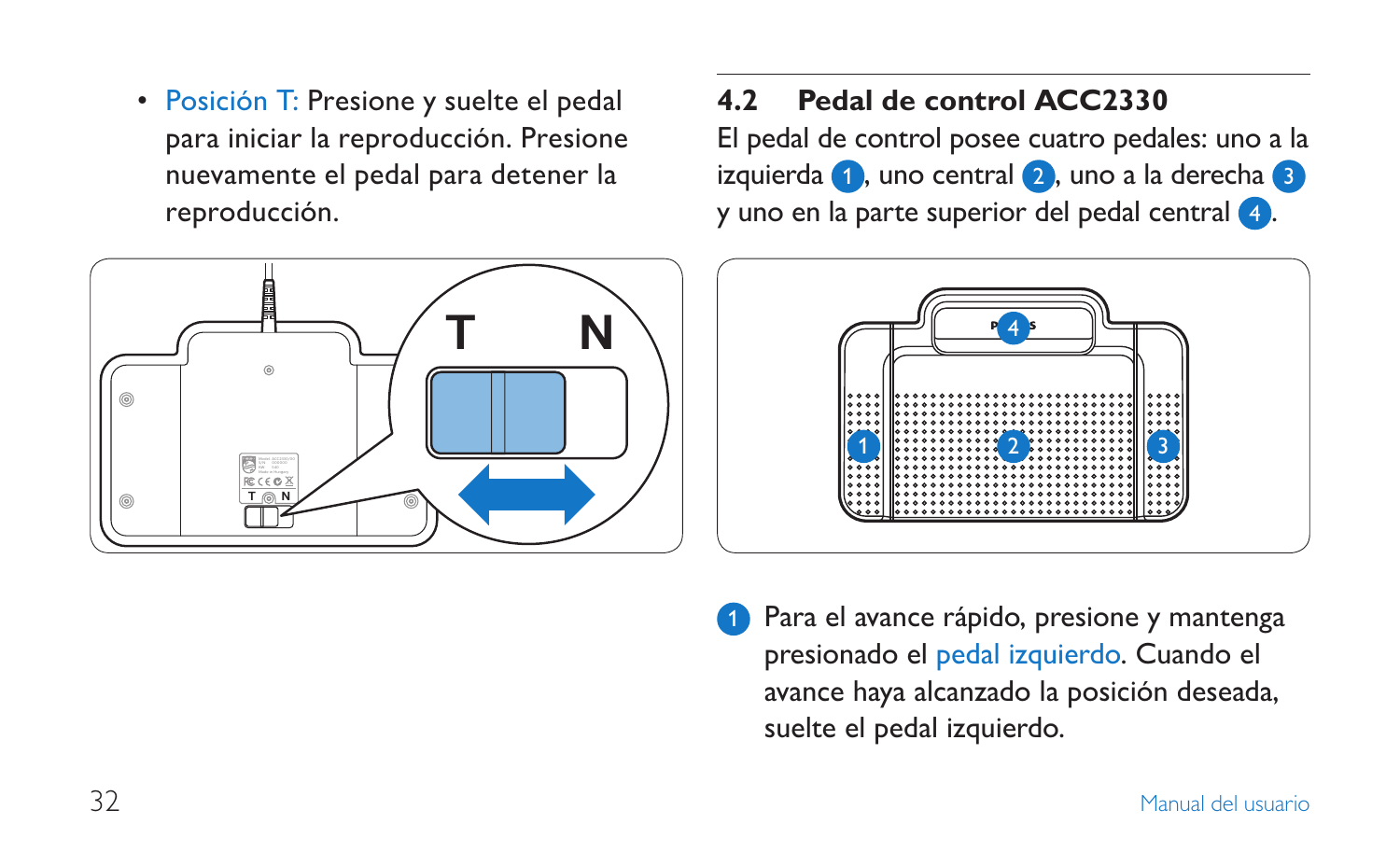- Presione y suelte el pedal central para iniciar la reproducción. Presione nuevamente el pedal para detener la reproducción.
- Para el rebobinado rápido, presione y mantenga presionado el pedal derecho. Cuando el rebobinado haya alcanzado la posición deseada, suelte el pedal derecho.
- Presione y suelte el pedal superior para finalizar un dictado.

### E **Consejo**

Si el pedal central se ha desactivado con el software de Philips SpeechControl (vea el siguiente capítulo), podrá asegurarlo con el interruptor que se encuentra en la parte posterior del pedal de control.

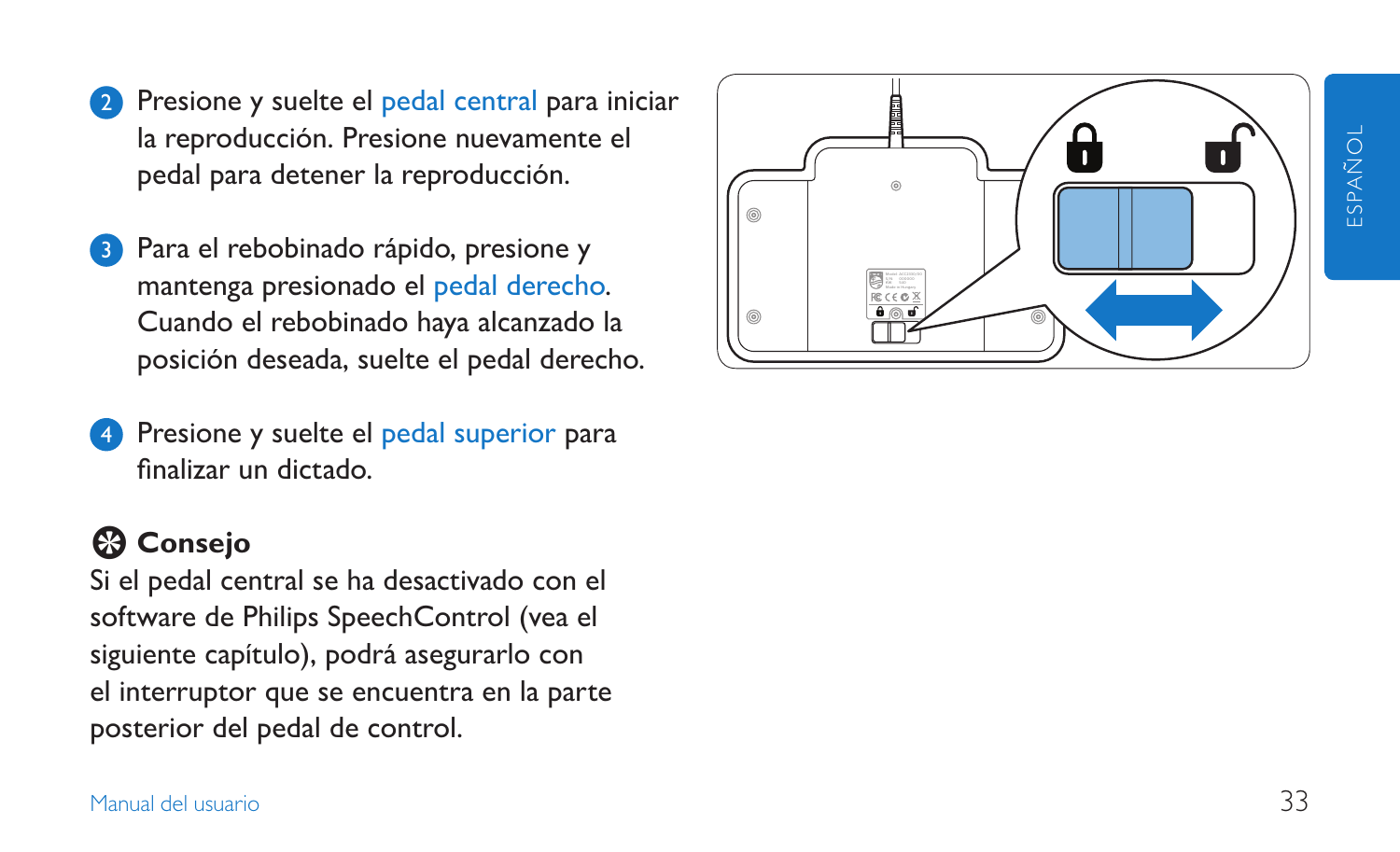5 Configuración avanzada

Utilice el software de *Philips SpeechControl* para cambiar las funciones del pedal de control.

- 1 Conecte el pedal de control a un puerto USB de su ordenador.
- 2 Inicie el software de *Philips SpeechControl.*
- **3** Cambie la función de los pedales de acuerdo a sus preferencias.
- Haga clic en el botón Upload 2 para guardar los nuevos ajustes.

### D **Nota**

El pedal de control puede ser reseteado a las funciones originales de fábrica haciendo clic

en el botón Defaults 3. Haga clic en el botón Upload 2 para guardar los ajustes originales.

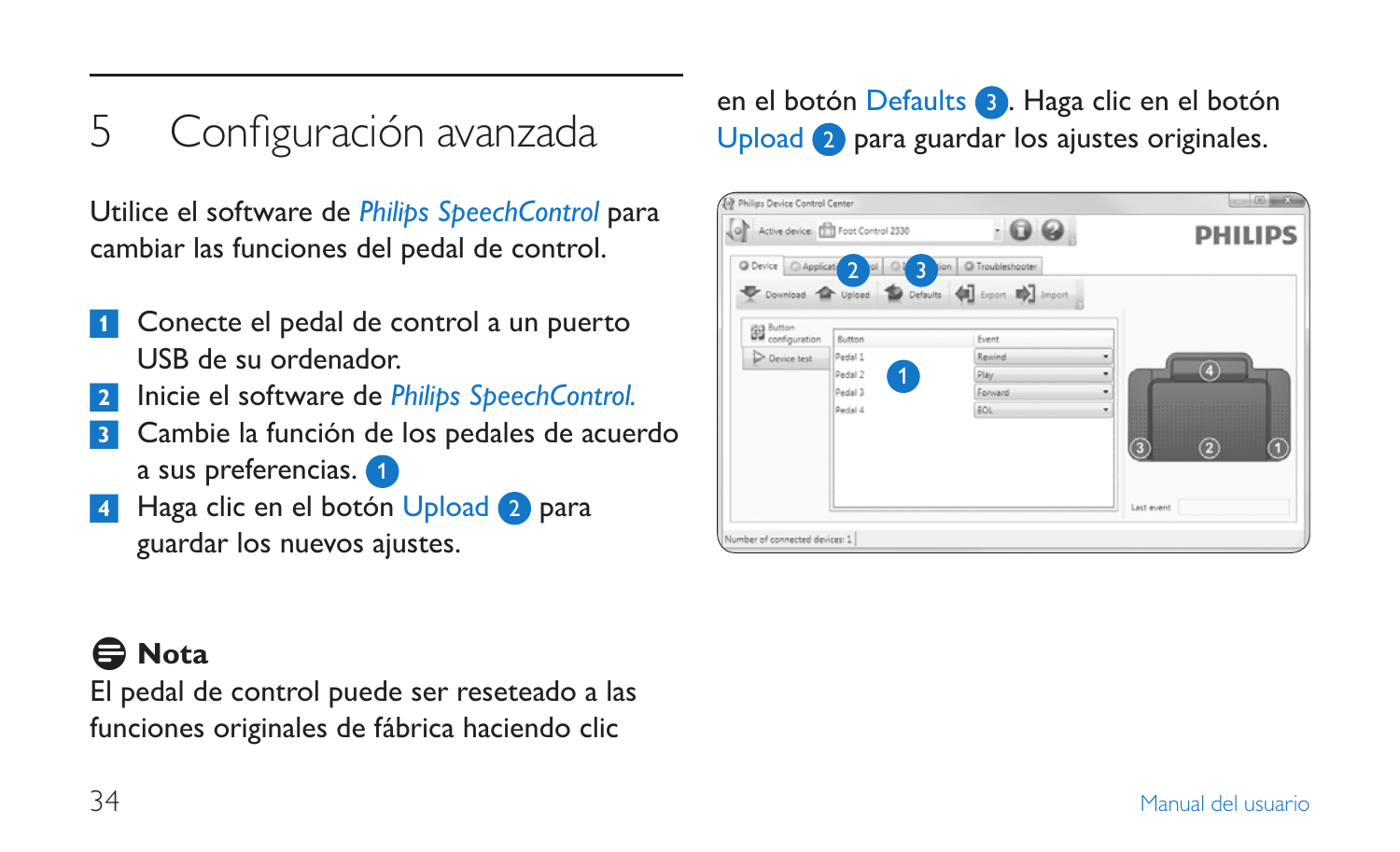## **Benvenuto**

Siamo lieti che abbiate scelto un dispositivo Philips!

Sul nostro sito Internet potete usufruire di un'ampia assistenza sotto forma di manuali d'uso, download di software, informazioni sulla garanzia e molto altro: www.philips.com/dictation.

#### **1.1 Panoramica**

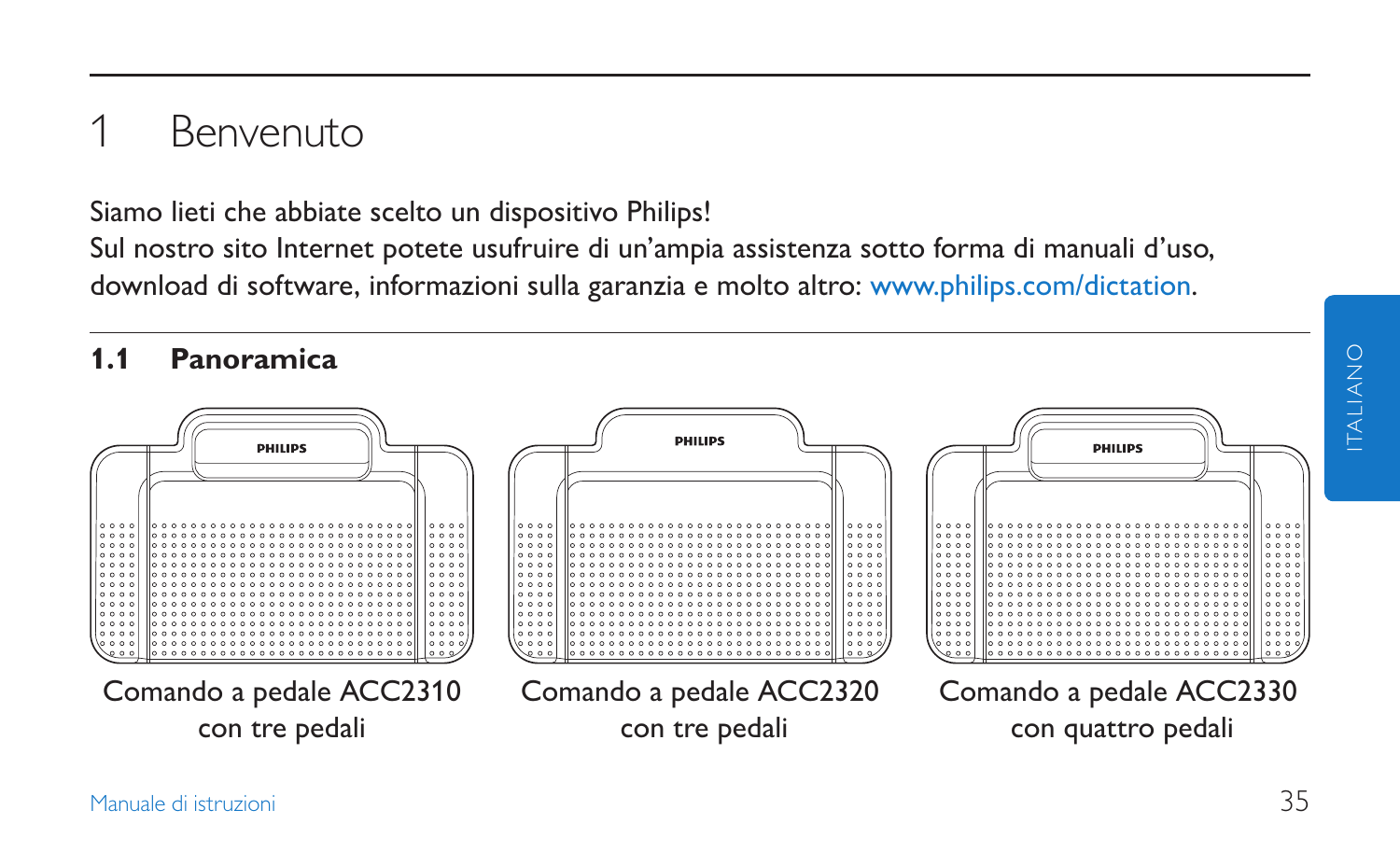# **Importante**

#### **2.1 Sicurezza**

- Al fine di evitare cortocircuiti, non esporre il prodotto a pioggia o acqua.
- Non esporre il prodotto a calore eccessivo causato da elementi riscaldanti o dalla luce diretta del sole.
- Proteggere i cavi da schiacciamento, con particolare attenzione ai punti di connessione e di uscita da/verso il prodotto.
- Eseguire il backup dei file. Philips non è responsabile di eventuali perdite di contenuto.

### **2.2 Smaltimento di vecchi prodotti**

- Il prodotto è stato progettato e realizzato con materiali e componenti di alta qualità che possono essere riciclati e riutilizzati.
- Se su un prodotto si trova il simbolo del bidone con una croce sopra, significa che il prodotto è oggetto della Direttiva comunitaria 2012/19/EU.
- Informarsi sulle modalità di raccolta dei prodotti elettrici ed elettronici in vigore nella propria zona.
- Attenersi alle normative locali per lo smaltimento dei rifiuti e non gettare i vecchi prodotti nei normali rifiuti domestici. Uno smaltimento adeguato dei prodotti aiuta a prevenire l'inquinamento ambientale e possibili danni alla salute.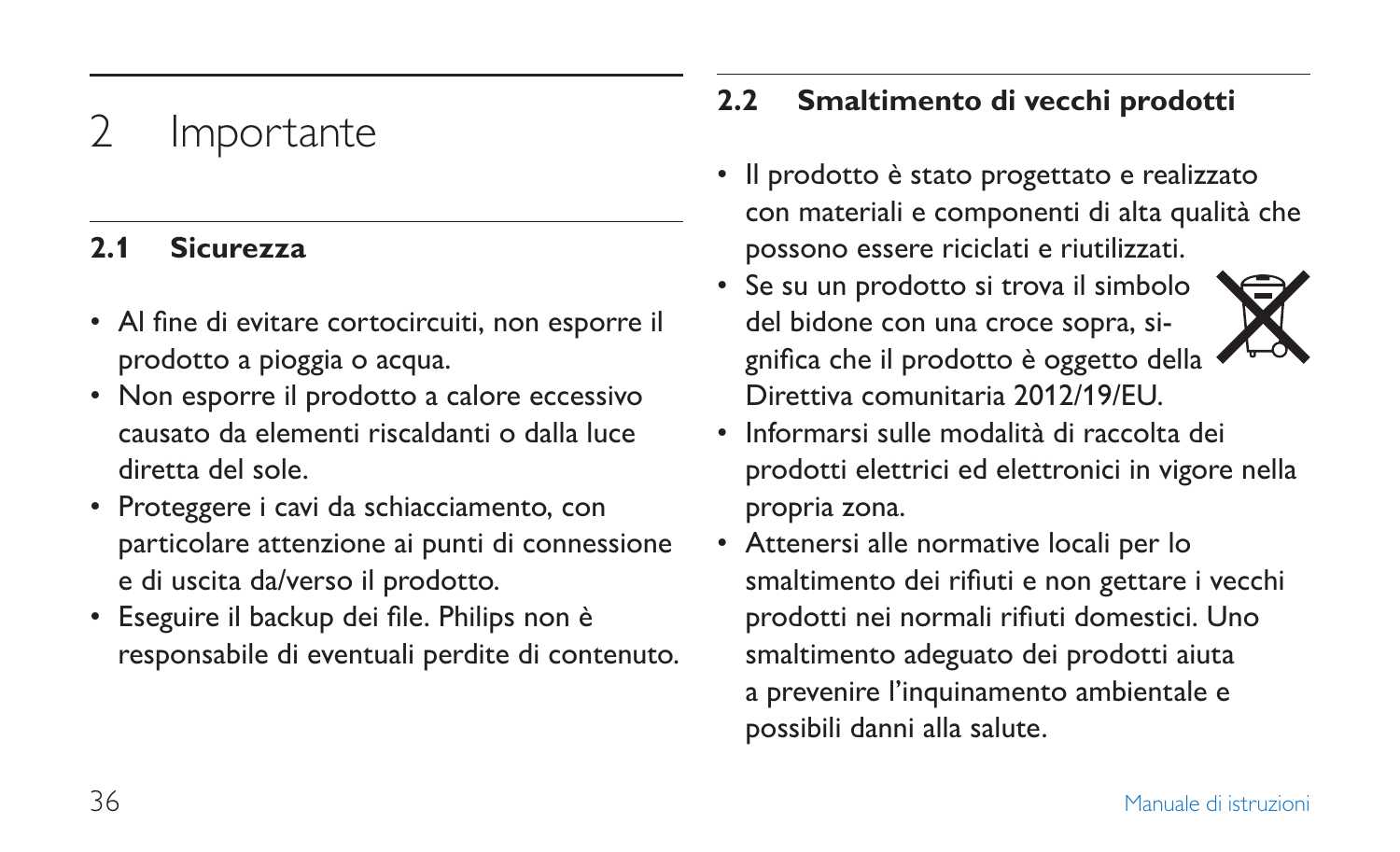#### **2.3 Supporto tecnico e garanzia**

Questo prodotto è stato progettato e costruito con i più alti standard qualitativi. Se il vostro prodotto non funzionasse correttamente contattate il vostro rivenditore che provvederà a darvi le informazioni necessarie su come procedere.

Per maggiori informazioni oppure domande alle quali il vostro rivenditore non è in grado di rispondere, visitate il nostro sito e contattateci direttamente www.philips.com/dictation.

I componenti di questo prodotto non sono riparabili dall'utente. Non aprire né rimuovere i coperchi di protezione e non inserire oggetti non idonei per i connettori specifici. Le

riparazioni possono essere eseguite soltanto presso i centri di assistenza e di riparazione autorizzati. Il mancato rispetto di questa condizione renderà nulle tutte le garanzie esplicite e implicite. Tutte le operazioni espressamente vietate in questo manuale, le procedure di regolazione o montaggio non consigliate o autorizzate nel presente manuale invalidano la garanzia.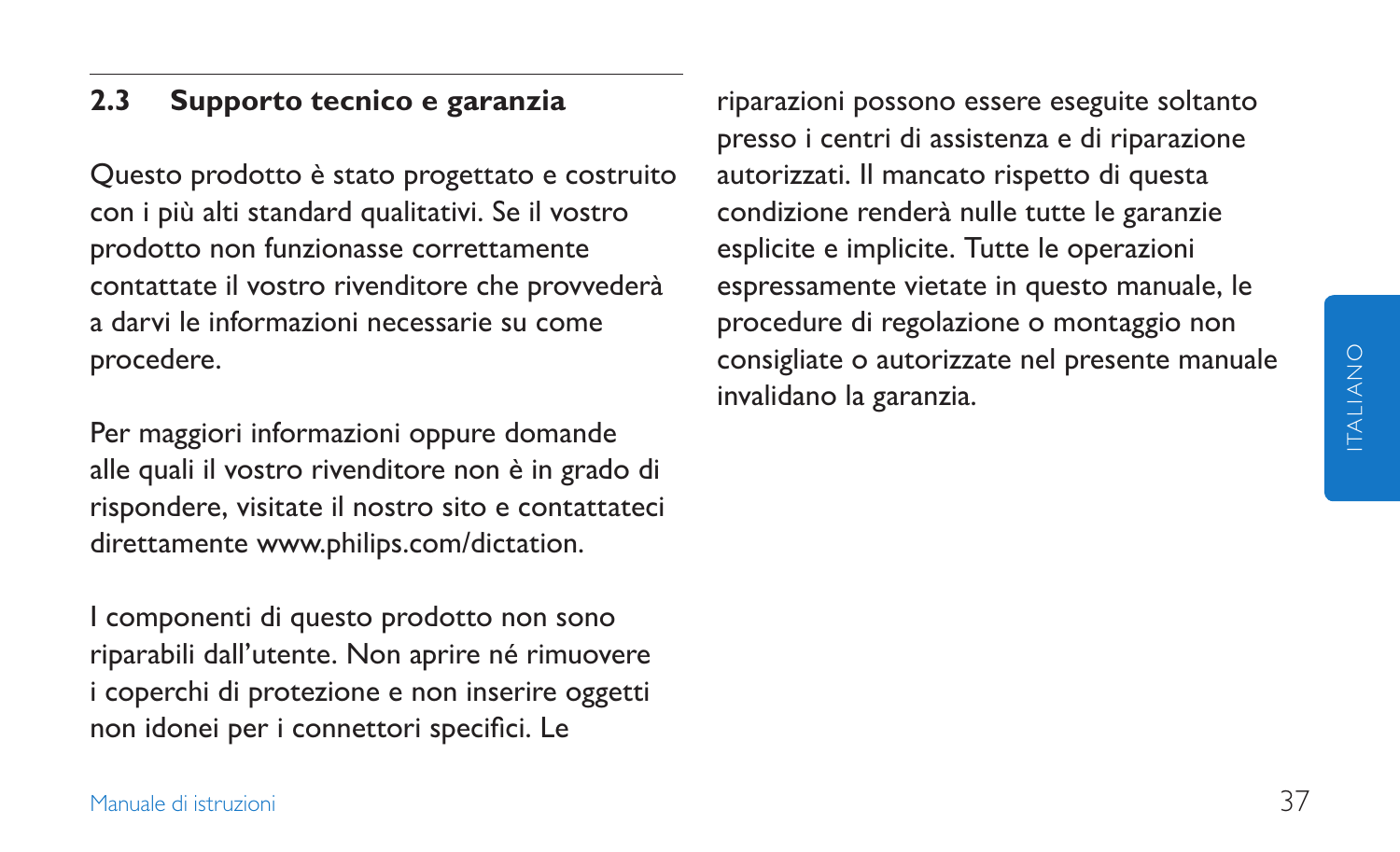# 3 Installazione

Il software *Philips SpeechControl* è necessario per il corretto funzionamento del comando a pedale.

- Connettere il comando a pedale alla porta USB del PC.
- 2 Scaricare il software *Philips SpeechControl* dal sito web www.dictation.philips.com/support sul computer.
- 3 Su un c*omputer Windows*, estrarre il file scaricato.
- Per installare il software, fare doppio clic sul file .exe (Windows) o sul file .dmg (macOS) e seguire le istruzioni su schermo del programma di installazione.

### D **Nota**

Per poter installare il software l'utente deve disporre dei diritti amministratore. Contattare l'amministratore per ricevere ulteriore assistenza.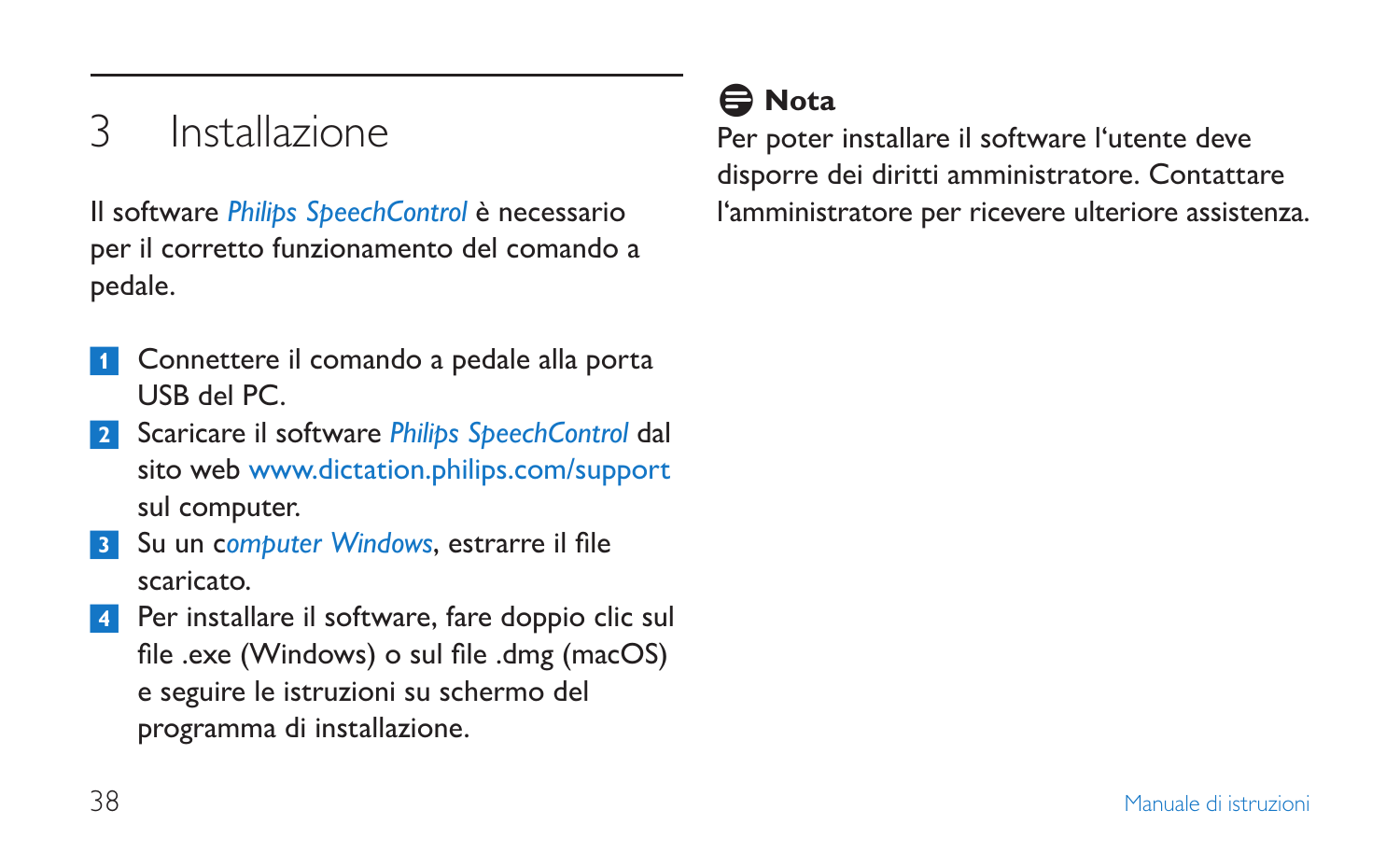- 4 Come usare il comando a pedale
- **4.1 Comando a pedale ACC2310/2320**

Il comando dispone di tre pedali: riavvolgimento rapido 1, avanzamento rapido 2 e riproduzione 3 .



- Tenere premuto il pedale per il riavvolgimento rapido. Una volta raggiunta la posizione desiderata, rilasciare il pedale.
- Tenere premuto il pedale per l'avanzamento rapido. Una volta raggiunta la posizione desiderata, rilasciare il pedale.
- Il pedale avvia la riproduzione. Il modo in cui si avvia e si arresta la riproduzione dipende da come è stato impostato l'interruttore di riproduzione posto sotto il comando a pedale:
	- Posizione N: tenere premuto il pedale durante la riproduzione. Quando si rilascia il pedale, la riproduzione si interrompe.
	- Posizione T: tenere premuto il pedale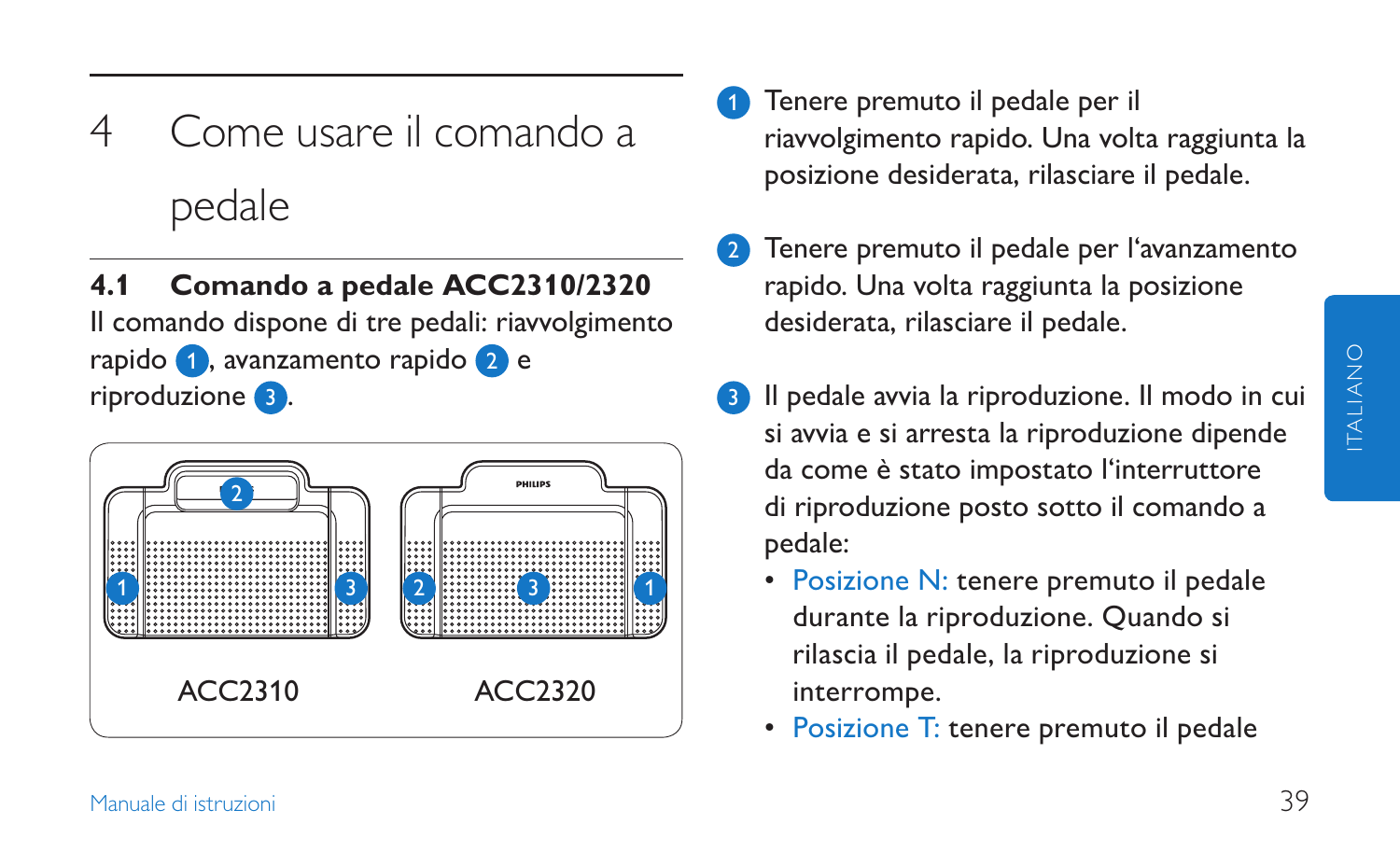per avviare la riproduzione. Premere nuovamente il pedale per interrompere la riproduzione.



#### **4.2 Comando a pedale ACC2330**

Il comando dispone di quattro pedali: sinistro  $\bullet$ , centrale  $\bullet$ , destro  $\bullet$  e alto  $\bullet$ .



Tenere premuto il pedale sinistro per l'avanzamento rapido. Una volta raggiunta la posizione desiderata, rilasciare il pedale sinistro.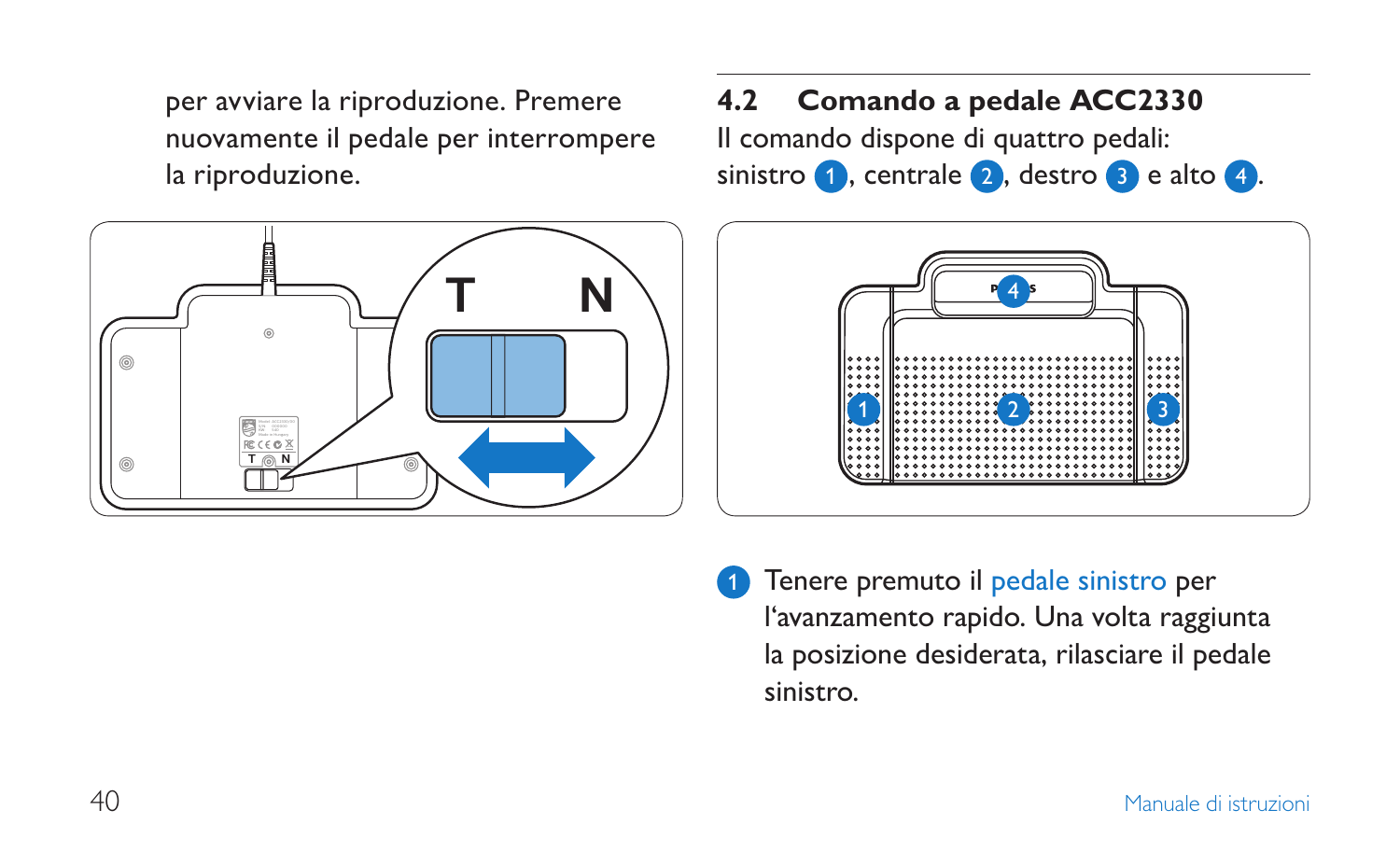- 2 Tenere premuto il pedale centrale per avviare la riproduzione. Premere nuovamente il pedale per interrompere la riproduzione.
- Tenere premuto il pedale destro per il riavvolgimento rapido. Una volta raggiunta la posizione desiderata, rilasciare il pedale destro.
- Premere e rilasciare il pedale alto per finire la dettatura.

### **E** Consigli

Se avete disabilitato il pedale centrale tramite configurazione via software (consultare il prossimo capitolo) potete bloccarlo con la levetta che trovate nella parte sottostante il comando a pedale.

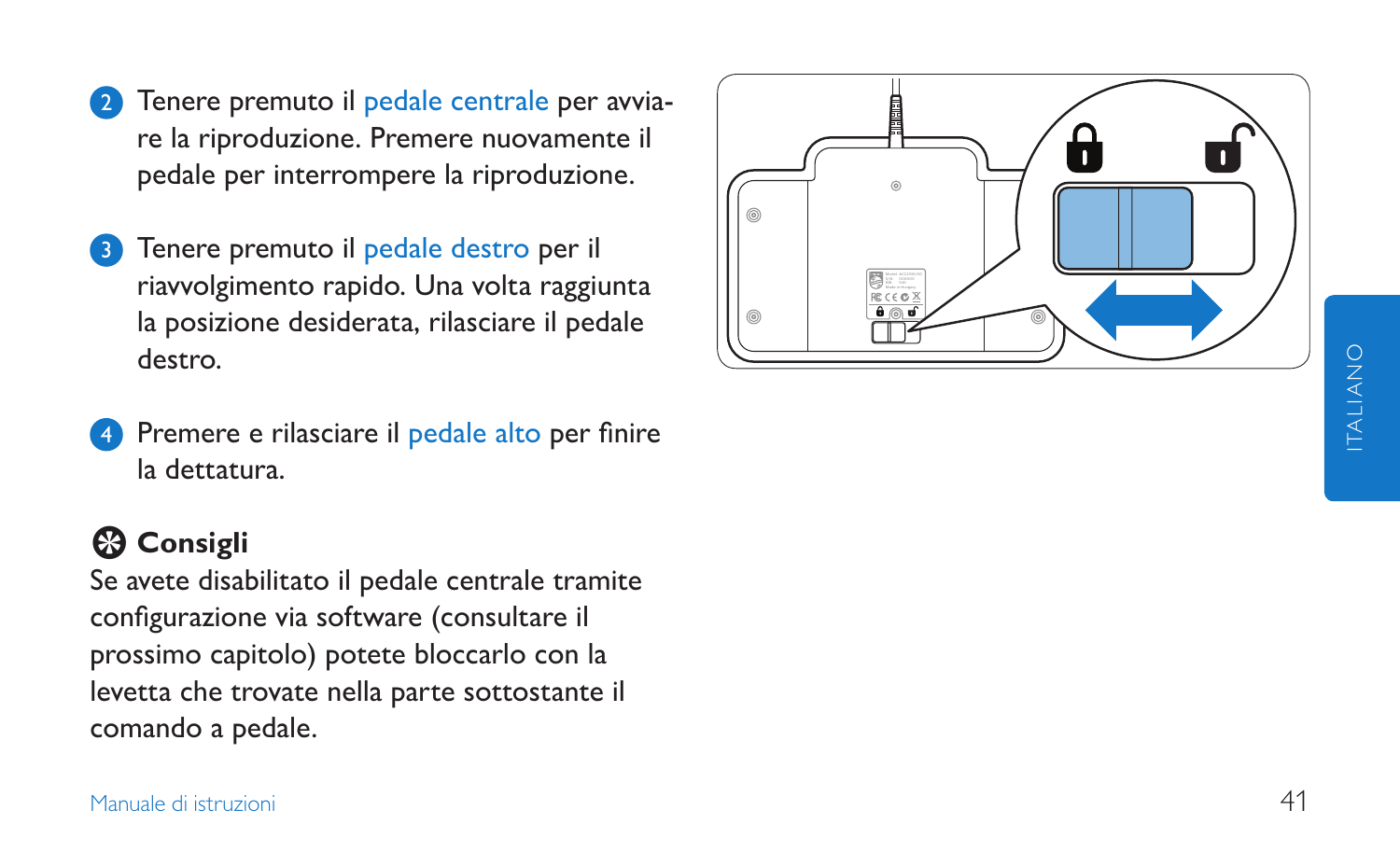5 Configurazione avanzata

Utilizzare il software *Philips SpeechControl* per modificare le funzioni del comando pedale.

- <sup>1</sup> Connettere il comando a pedale alla porta USB del PC.
- 2 Avviare il software *Philips SpeechControl*.
- <sup>3</sup> Cambiare le funzioni dei pedali secondo le vostre preferenze.
- Cliccare su Upload 2 per salvare le nuove impostazioni.

### Defaults **3**. Cliccare su Upload 2 per salvare le impostazioni di default.



## D **Nota**

Il comando a pedale può essere resettato alle sue impostazioni precedenti cliccando il pulsante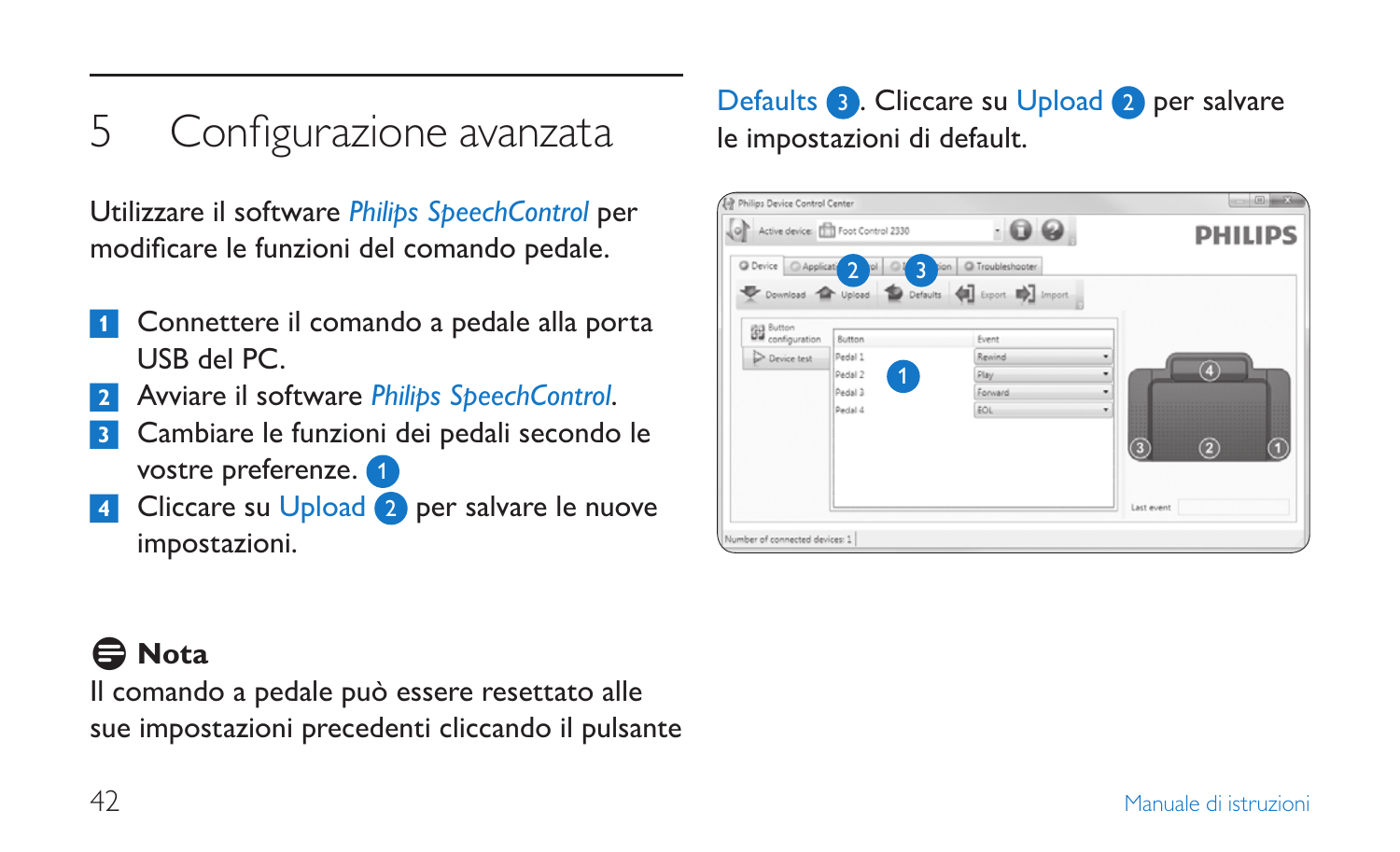# 1 Welkom

Het doet ons genoegen dat u voor een Philips-apparaat hebt gekozen. Op onze website krijgt u uitgebreide ondersteuning in de vorm van gebruikershandleidingen, software-downloads, garantieinformatie en nog veel meer: www.philips.com/dictation.

### **1.1 Overzicht**

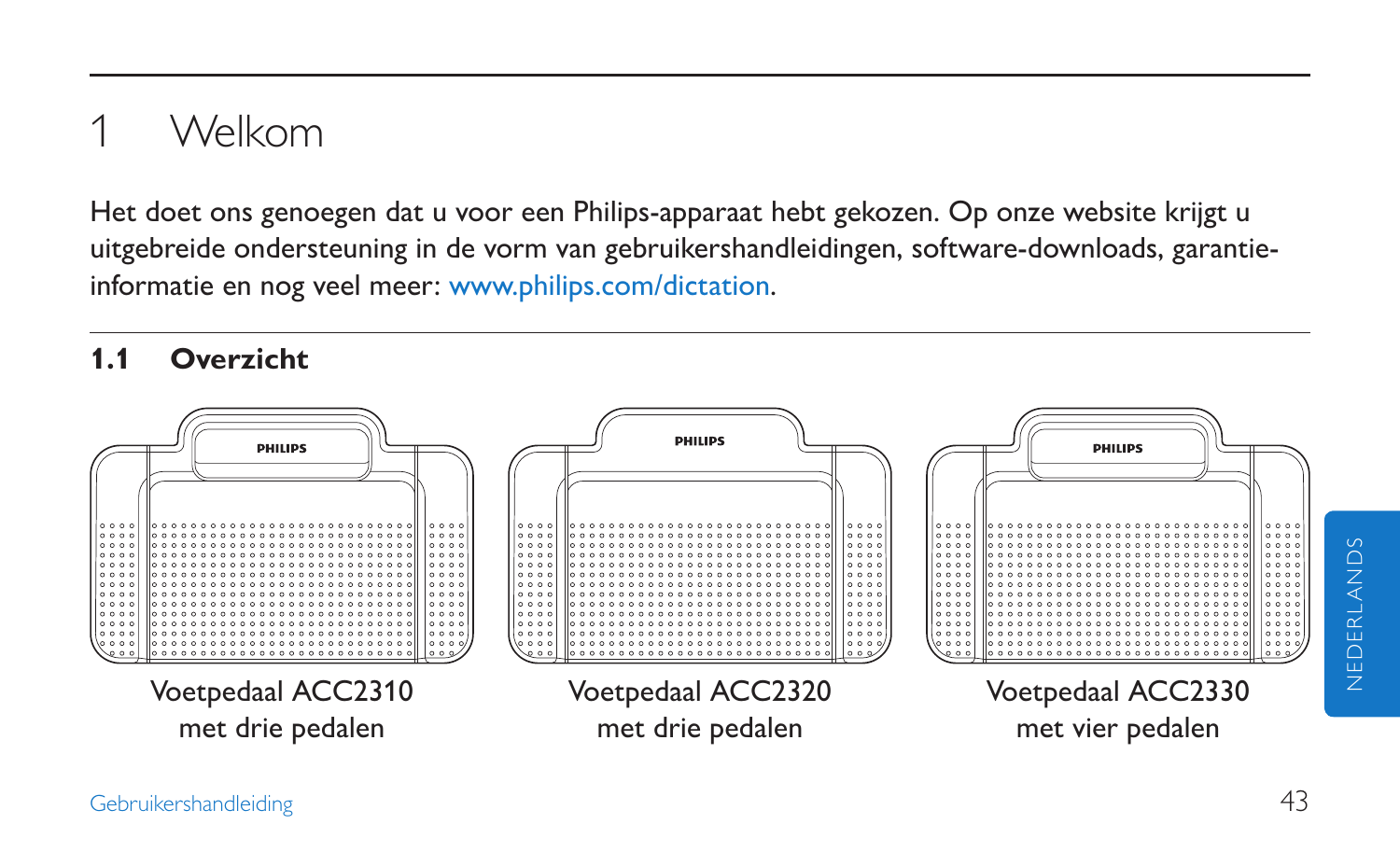# **Belangrijk**

#### **2.1 Veiligheid**

- Stel het product niet bloot aan regen of water om kortsluiting te voorkomen.
- Het toestel niet blootstellen aan warmtebronnen zoals verwarmingsapparatuur of aan direct zonlicht.
- Zorg ervoor dat de kabels niet afgeklemd worden, vooral aan de stekkers en de plaats waar ze uit het toestel komen.
- Maak een reservekopie van uw bestanden. Philips is niet verantwoordelijk voor gegevensverlies.

### **2.2 Hergebruik van uw oude product**

- Uw product is ontworpen met en vervaardigd van kwalitatief hoogwaardige materialen en onderdelen, welke gerecycled en opnieuw gebruikt kunnen worden.
- Producten die voorzien zijn van een symbool met een doorstreepte afvalcontainer op wielties vallen onder EU-richtlijn 2012/19/EU.



- Laat u voorlichten over de manier waarop elektrische en elektronische producten in uw regio gescheiden worden ingezameld.
- Neem bij het verwijderen van oude producten de lokale wetgeving in acht, en plaats deze niet bij het gewone huishoudelijke afval. Als u oude producten op de juiste wijze verwerkt, dan voorkomt u negatieve gevolgen voor het milieu en de volksgezondheid.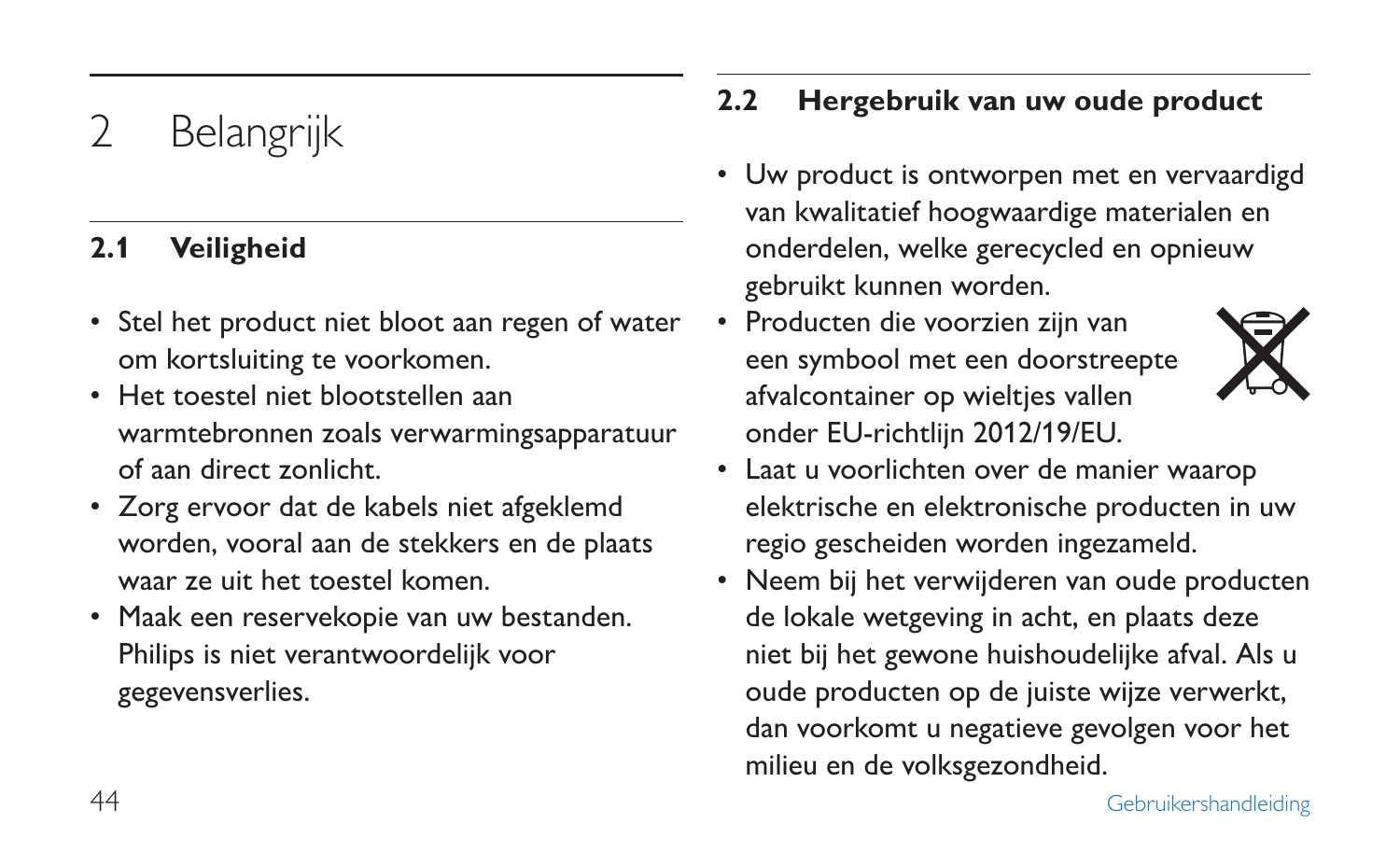**2.3 Technische support en garantie** Dit product werd ontworpen en gefabriceerd volgens de hoogste kwaliteitsnormen. Mocht uw product niet correct werken of defect zijn, gelieve dan contact op te nemen met uw leverancier die u de nodige informatie zal geven over de te volgen procedure.

Mocht u vragen hebben die uw dealer niet kan beantwoorden, ga dan naar www.philips.com/ dictation om ons te contacteren.

De onderdelen kunnen niet door de gebruiker worden onderhouden. Open of verwijder geen kleppen die het binnenwerk van het product afschermen. Reparaties mogen uitsluitend worden uitgevoerd door servicecentra en erkende reparateurs. Als u zich hier niet aan

houdt, vervallen alle garanties, uitdrukkelijk dan wel impliciet. De garantie vervalt in geval van handelingen die in deze handleiding uitdrukkelijk worden verboden of in geval van aanpassingen of montages die niet in deze handleiding worden aanbevolen of goedgekeurd.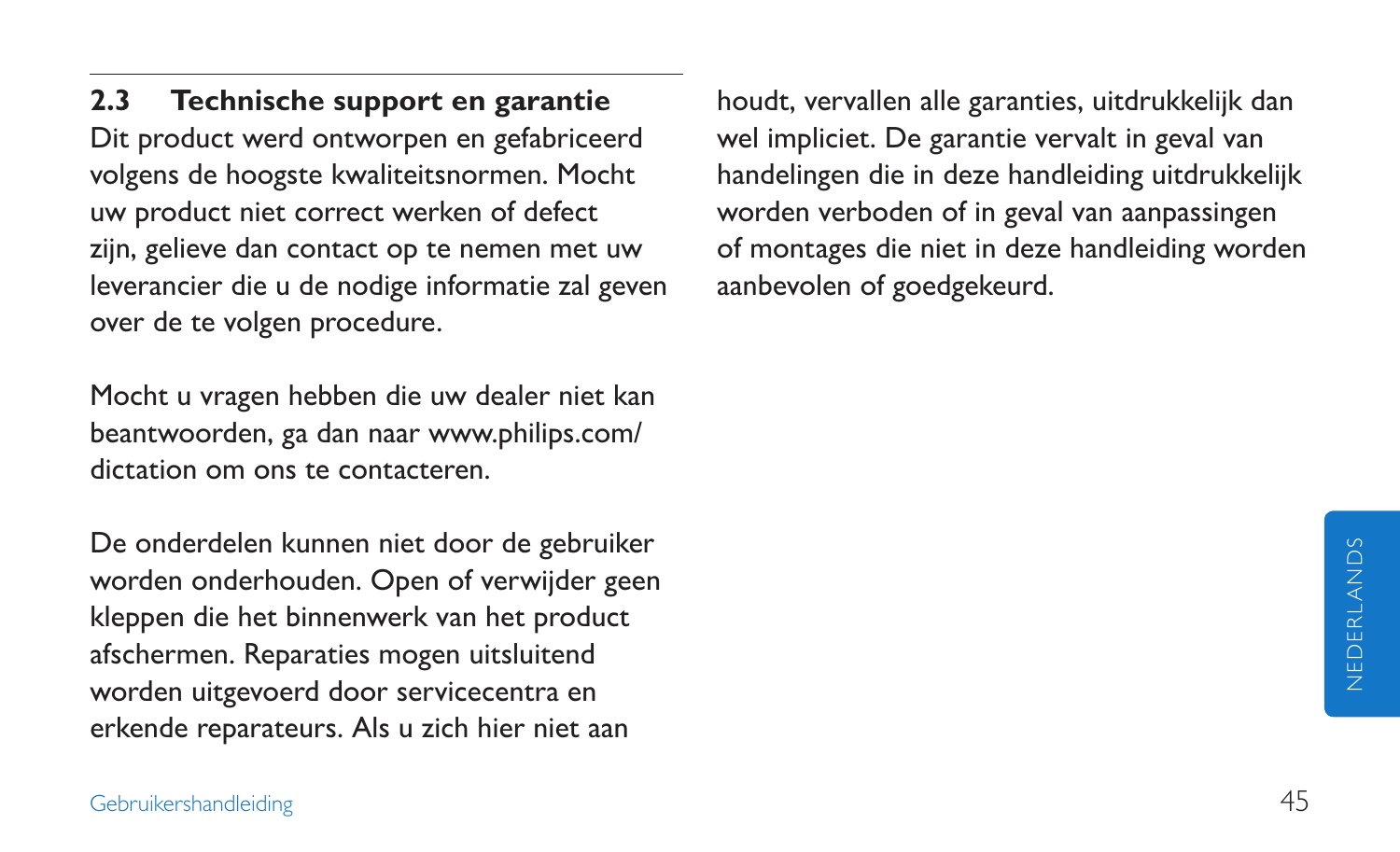# 3 Installatie

De *Philips SpeechControl* software is nodig om het voetpedaal naar behoren te laten functioneren.

- Steek het voetpedaal in een vrije USB poort.
- 2 Download de *Philips SpeechControl* software van de website www.dictation.philips.com/ support op uw computer.
- 3 Op een *Windows computer*, moet u het gedownloade bestand uitpakken.
- 4 Dubbelklik het .exe bestand (Windows) of het .dmg bestand (macOS) en volg de instructies van het instelprogramma op het scherm om de driver software te installeren op de PC.

## $\bigoplus$  **Opmerking**

Administrator rechten zijn vereist om de software te installeren. Voor meer hulp, contacteer uw administrator.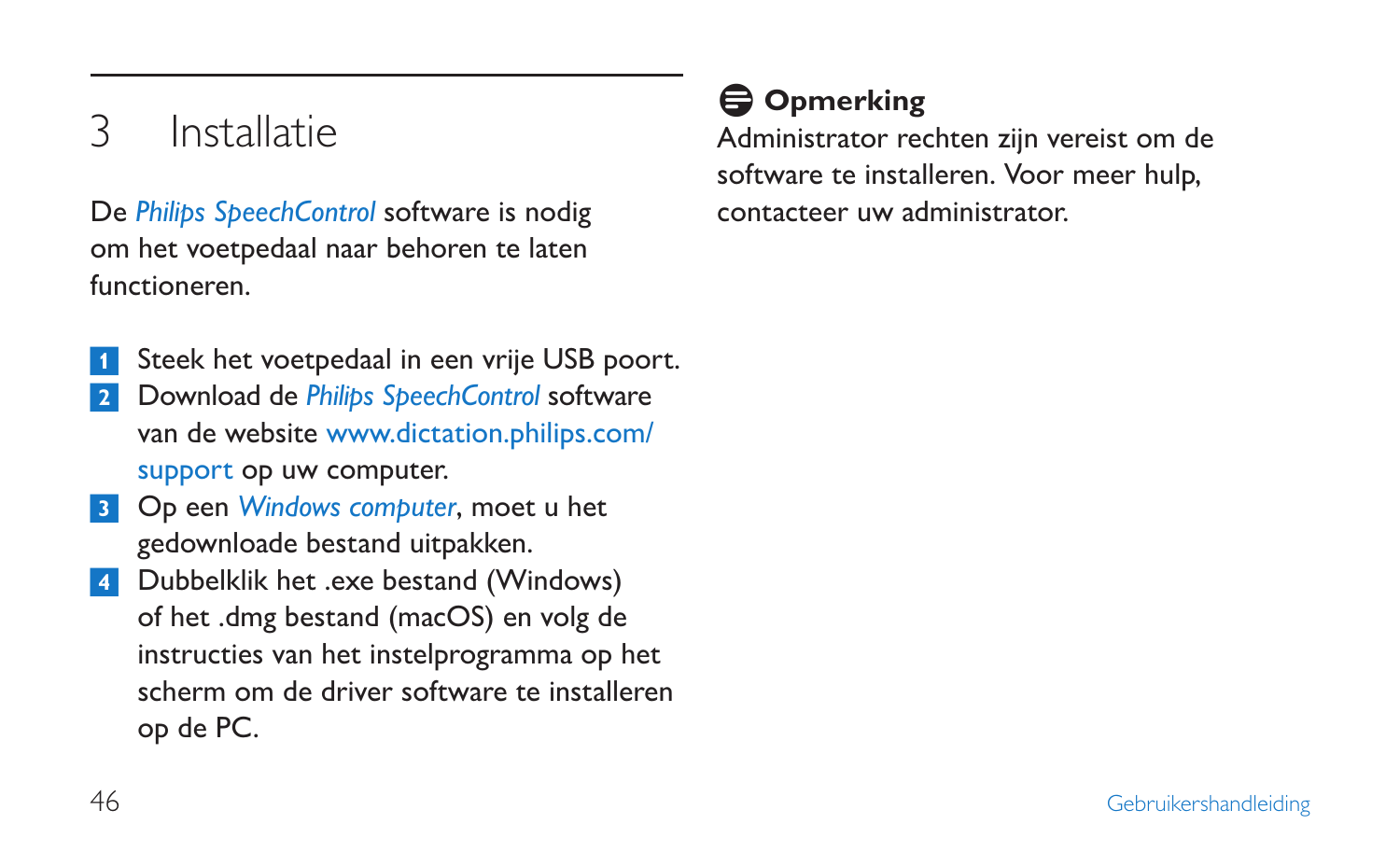# 4 Uw voetpedaal gebruiken

**4.1 Voetpedaal ACC2310 / ACC2320** Het voetpedaal heeft drie pedalen: snel terug snel voorwaarts 2 en afspelen 3.



- 1 Houd het pedaal ingedrukt om snel terug te gaan. Laat het pedaal los wanneer de gewenste positie werd bereikt.
- Houd het pedaal ingedrukt om snel voorwaarts te gaan. Laat het pedaal los wanneer de gewenste positie werd bereikt.
- <sup>3</sup> Met het pedaal start u het afspelen. Hoe het start- en stopproces tijdens het afspelen verloopt, is afhankelijk van de instelling van de afspeelschakelaar onderaan het voetpedaal:
	- N positie: Houd het pedaal ingedrukt tijdens het afspelen. Wanneer het pedaal wordt losgelaten, wordt het afspeelproces gestopt.
	- T positie: Druk het pedaal in om het

NEDERLANDS

**NEDERLANDS**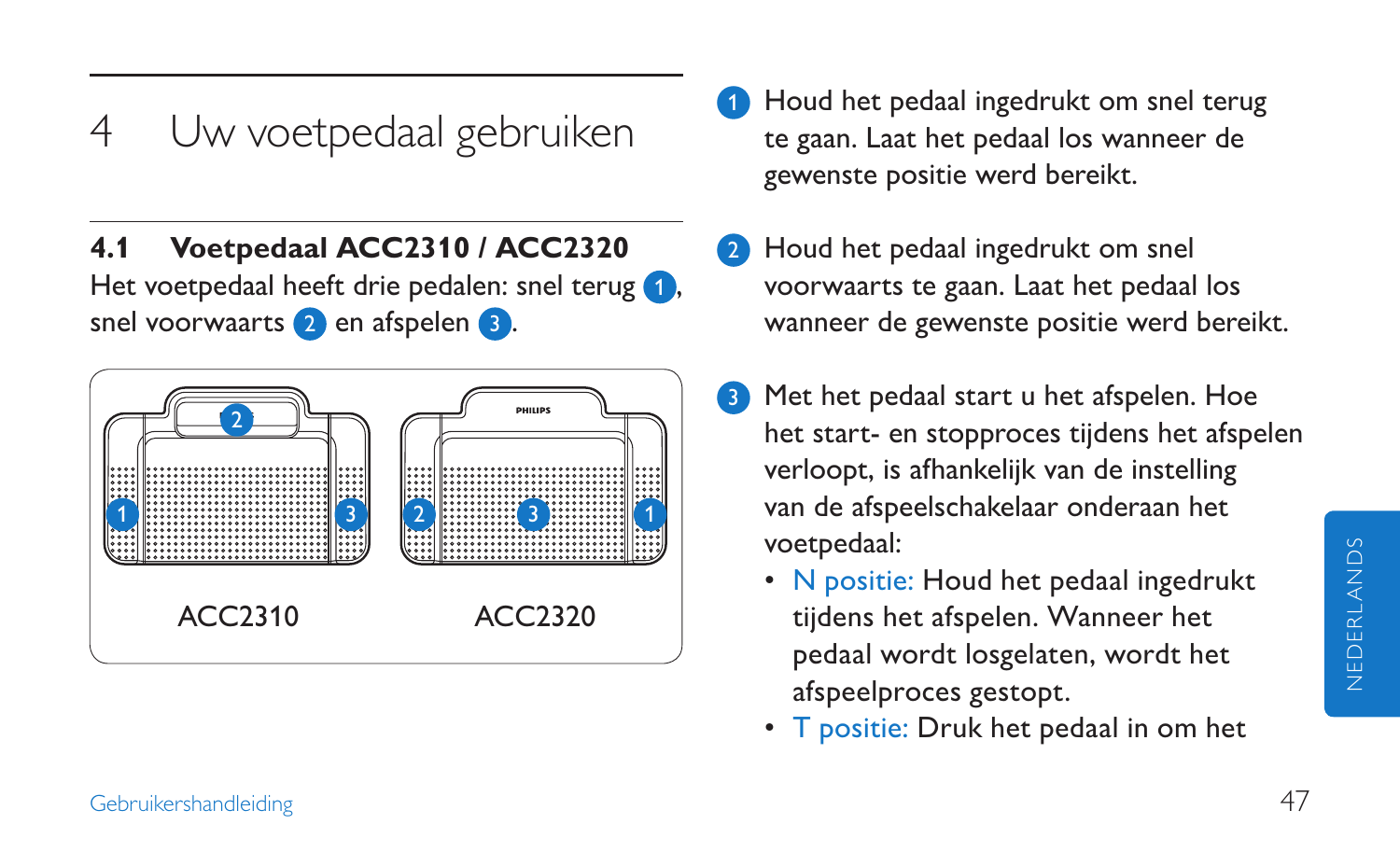afspelen te starten en laat los. Druk nogmaals op het pedaal om het afspelen te stoppen.



### **4.2 Voetpedaal ACC2330**

Het voetpedaal heeft vier pedalen: een linker-1, een midden- 2, en een rechterpedaal 3 en het bovenste pedaal 4.



Houd het linkerpedaal ingedrukt om snel voorwaarts te gaan. Laat het pedaal los wanneer de gewenste positie werd bereikt.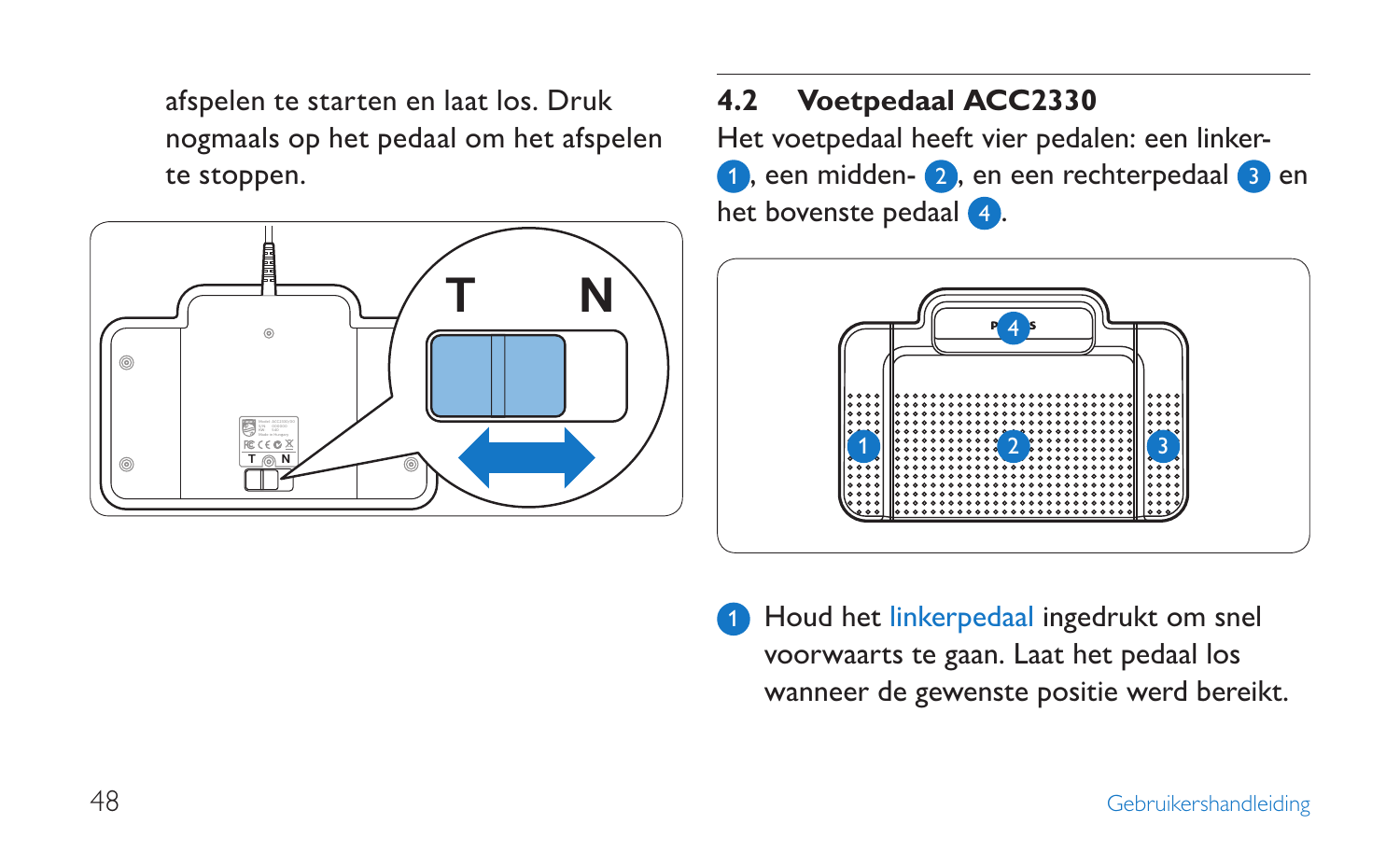- **2** Druk het middenpedaal in om het afspelen te starten en laat los. Druk nogmaals op het pedaal om het afspelen te stoppen.
- Houd het rechterpedaal ingedrukt om snel terug te gaan. Laat het pedaal los wanneer de gewenste positie werd bereikt.
- Druk het bovenste pedaal in en laat los om een dictaat te beëindigen.

## **E** Tip

Indien u het middenpedaal onbruikbaar heeft gemaakt met de Philips SpeechControl software (zie volgend hoofdstuk), kan deze vastgezet worden aan de onderkant van het voetpedaal.

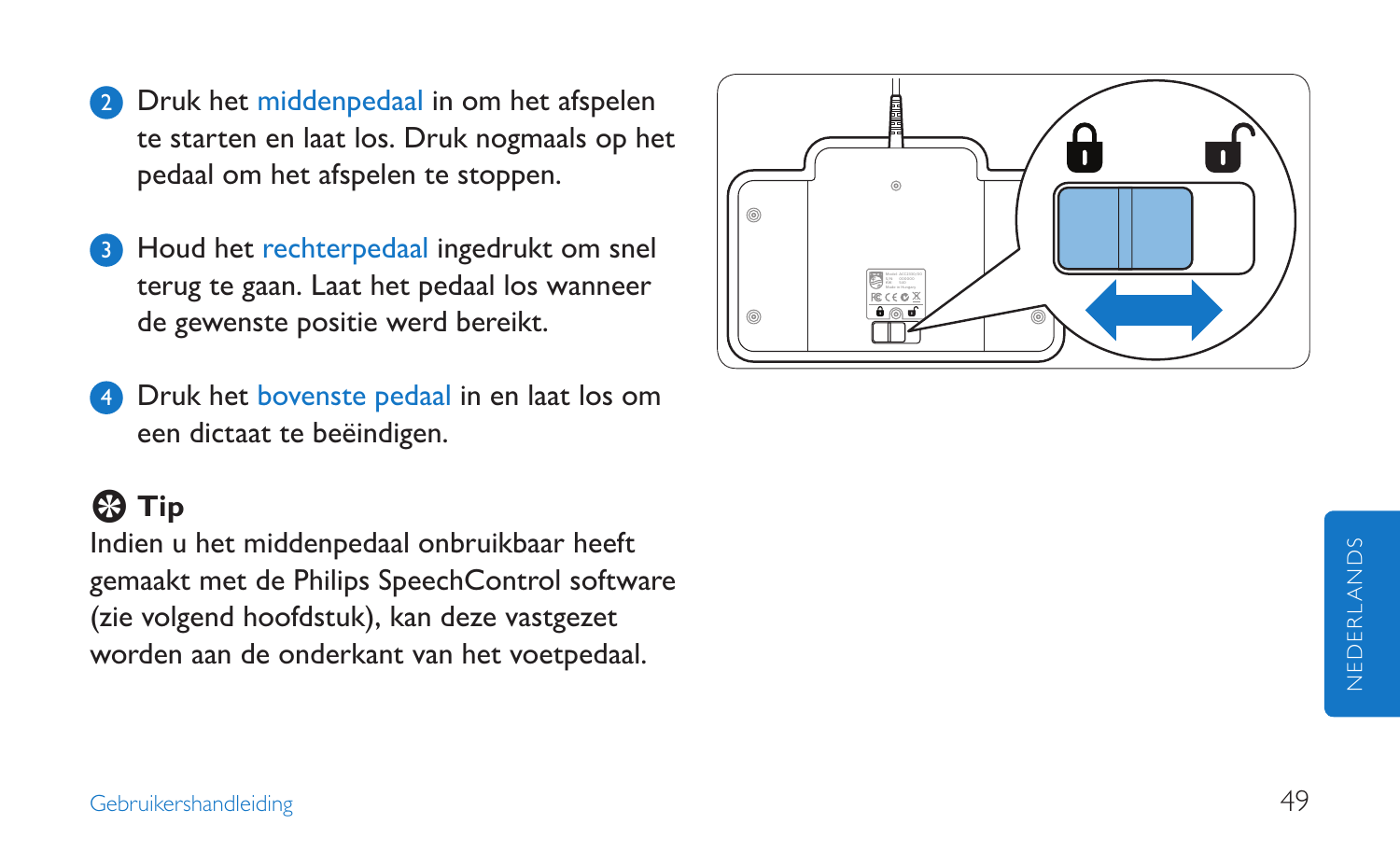5 Geavanceerde configuratie

Gebruik de *Philips SpeechControl* software om de pedaalfuncties te wijzigen.

- Steek het voetpedaal in een vrije USB poort van de PC.
- Start de *Philips SpeechControl* software.
- <sup>3</sup> Wijzig de functie van de pedalen volgens uw voorkeur.
- Klik op de Upload knop 2 om de nieuwe instellingen op te slaan.

## D **Opmerking**

Het voetpedaal kan weer ingesteld worden naar de standaard fabrieksconfiguratie door op de

### Defaults knop <sup>3</sup> te klikken. Klik op de Upload knop 2 om de standaardinstellingen op te slaan.

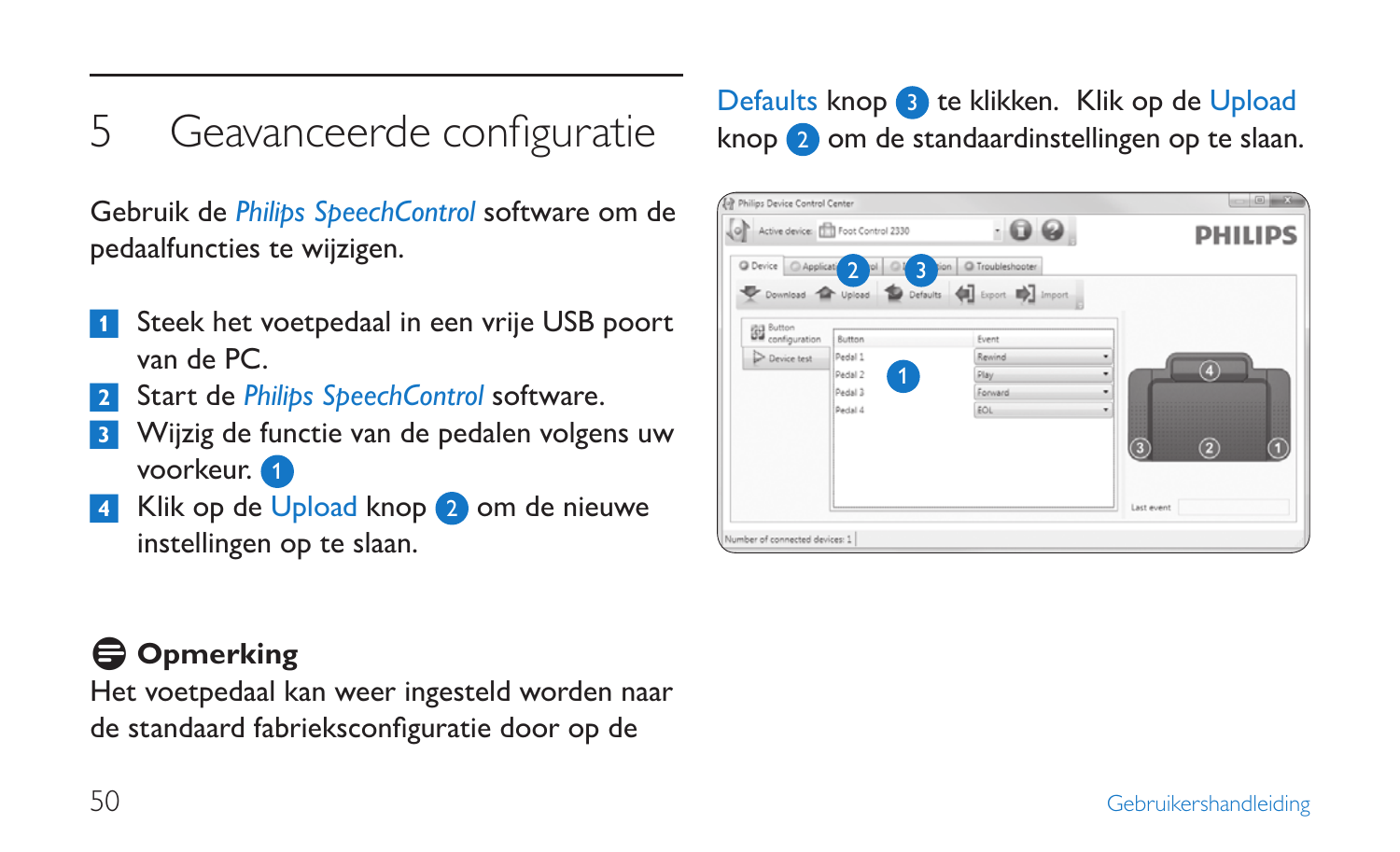

#### **Declaration of Conformity**

Tested to comply with FCC standards

FOR HOME OR OFFICE USE

**Model number:** ACC2310 / ACC2320 / ACC2330

**Trade name:** Philips foot control

**Responsible party:** Speech Processing Solutions USA Inc, Two Ravinia Drive, Suite 965, Atlanta, GA 30346, USA, Tel. 888-260-6261

This device complies with Part 15 of the FCC Rules. Operation is subject to the following two conditions:

- 1) This device may not cause harmful interference.
- 2) This device must accept any interference received, including interference that may cause undesired operation.

The CE mark confirms that the device corresponds to the relevant guidelines of the European Union.



The cardboard used for packaging can be recycled. This electronic device contains recyclable material.